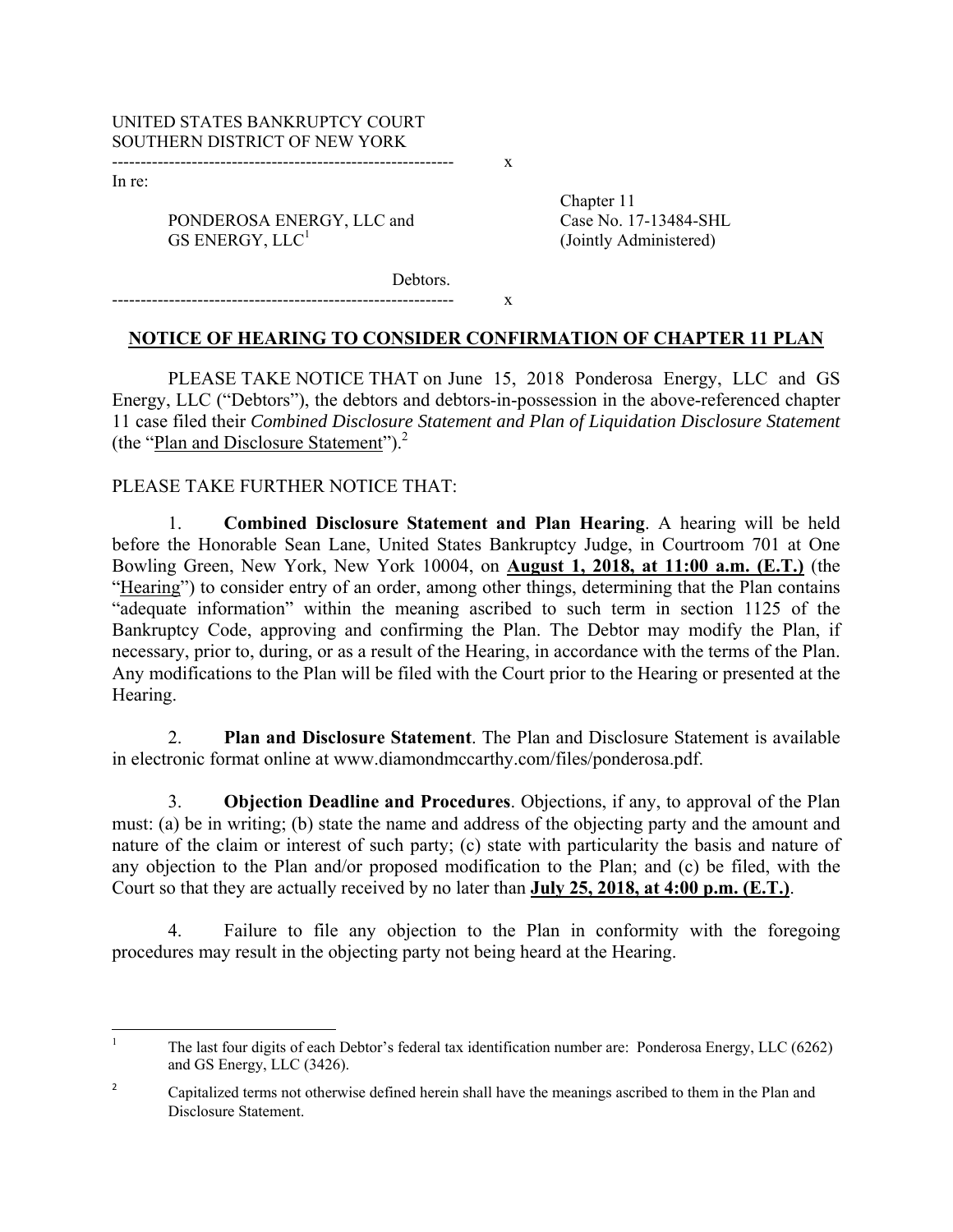5. **Voting Procedures**. If you are entitled to vote on the Plan, you will receive a solicitation package which will include a copy of (a) this Notice, which contains the procedures for obtaining a Plan, (b) instructions for voting on the Plan (the "Ballot Instructions"), and (c) your Ballot. Please carefully review the voting instructions. Failure to follow the voting instructions may disqualify your vote.

6. **Voting Deadline**. The deadline to submit a vote on the Plan is **July 25, 2018, at 4:00 p.m. (E.T.)** (the "Voting Deadline"). Diamond McCarthy LLP, must actually receive your Ballot by the Voting Deadline. Otherwise your vote will not be counted.

7. **Parties in Interest Not Entitled to Vote**. Holders of claims in Classes 1 and holders of interests in Class 4 are not entitled to vote on the Plan. If you have timely filed a proof of claim and disagree with the Debtors' classification of, objection to, or request for estimation of, your claim and believe that you should be entitled to vote on the Plan, then you must serve the Debtors, and file with the Court, a motion (a "Rule 3018(a) Motion") for entry of an order pursuant to Rule 3018(a) of the Federal Rules of Bankruptcy Procedure (the "Bankruptcy Rules") temporarily allowing your claim in a different amount or in a different class for purposes of voting to accept or reject the Plan. As to any creditor filing a Rule 3018(a) Motion, such creditor's vote will not be counted except as may be otherwise ordered by the Court.

8. **Additional Information**. For more information about the solicitation procedures, or for copies of the Plan and Disclosure Statement, parties should contact Charles M. Rubio, Esq. at Diamond McCarthy LLP by email at crubio@diamondmccarthy.com or by phone at  $(713)$ 333-5100.

9. The Hearing may be adjourned from time to time without further notice to parties in interest other than by an announcement in Court of such adjournment on the date scheduled for the Hearing or as indicated in any notice of agenda of matters scheduled for hearing filed by the Debtor with the Court.

Dated: June 29, 2018

# DIAMOND McCARTHY LLP

*/s/ Charles M. Rubio* 

Charles M. Rubio Christopher R. Murray 909 Fannin, Suite 3700 Houston, TX 77010 (713) 333-5100 crubio@diamondmccarthy.com cmurray@diamondmccarthy.com

*Counsel to Debtors and Debtors-In-Possession*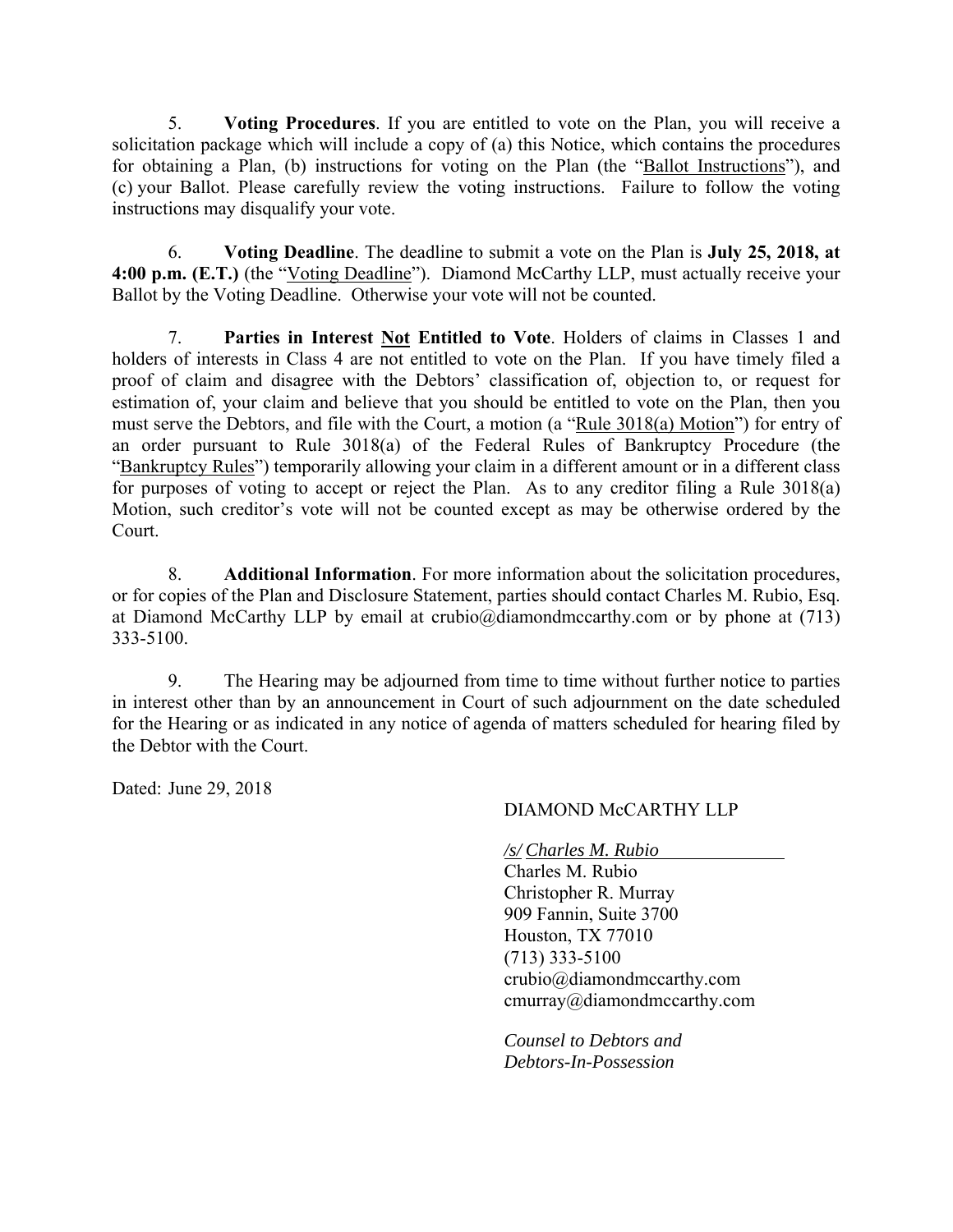DIAMOND McCARTHY LLP Allan B. Diamond, Esq. 489 Fifth Avenue, 21st Floor New York, NY 10017 Tel: (212) 430-5400 Fax: (212) 430-5499

Christopher R. Murray, Esq. Charles M. Rubio, Esq. 909 Fannin Street, 37th Floor Houston, Texas 77010 Tel: (713) 333-5100 Fax: (713) 333-5199

*Counsel for Ponderosa Energy LLC and GS Energy LLC, Debtors and Debtors-in-Possession* 

UNITED STATES BANKRUPTCY COURT SOUTHERN DISTRICT OF NEW YORK

------------------------------------------------------------ x

In re:

PONDEROSA ENERGY, LLC and Case No. 17-13484-SHL GS ENERGY, LLC (Jointly Administered)

Chapter 11

Debtors.

------------------------------------------------------------ x

## **DEBTORS' COMBINED DISCLOSURE STATEMENT AND PLAN OF LIQUIDATION**

**PLEASE READ THIS COMBINED DISCLOSURE STATEMENT AND PLAN OF LIQUIDATION CAREFULLY. THIS DOCUMENT CONTAINS INFORMATION THAT MAY BEAR UPON YOUR DECISION TO ACCEPT OR REJECT THE PLAN OF LIQUIDATION WHICH IS ENCLOSED WITHIN THIS COMBINED DOCUMENT. THE DEBTORS BELIEVE THAT ACCEPTANCE OF THE PLAN OF LIQUIDATION IS IN THE BEST INTEREST OF THE DEBTORS AND THEIR CREDITORS AND PROVIDES THE HIGHEST AND MOST EXPEDITIOUS RECOVERIES TO HOLDERS OF ALLOWED CLAIMS AGAINST THE DEBTORS.** 

Ponderosa Energy, LLC ("Ponderosa") and GS Energy, LLC ("GSE" and with Ponderosa, the "Debtors"), respectfully submit this combined joint disclosure statement and plan of liquidation (the "Plan and Disclosure Statement") pursuant to §§ 1125 and 1129 of Title 11 of the United States Code, as amended (the "Bankruptcy Code").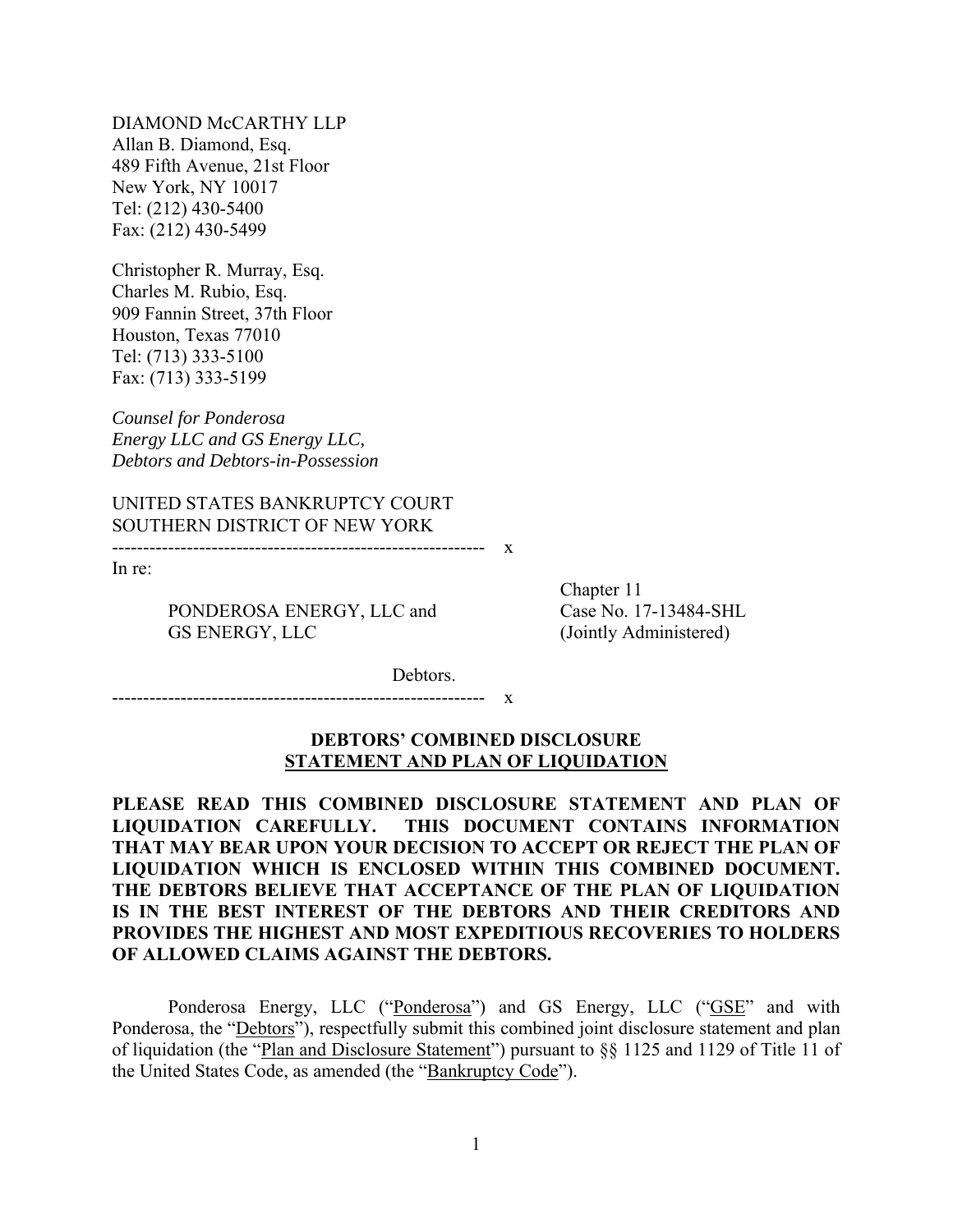## **I. DESCRIPTION OF THE PLAN AND DISCLOSURE STATEMENT**

The purpose of this Plan and Disclosure Statement is to provide creditors and equity holders of the Debtors with adequate information to enable them to make an informed judgment concerning the method by which the Debtors plan to liquidate their estates. The Plan and Disclosure Statement contain the exclusive and final statement of the rights of the Debtors, their creditors, interest holders, and other interested parties, and sets forth what (if anything) each of those groups will receive and how they will receive it. It is strongly recommended that the Plan and Disclosure Statement be read in its entirety. If the Bankruptcy Court confirms this chapter 11 plan (the "Plan"), it will become binding on the Debtors, all creditors, equity holders, and other interested parties.

You are also urged to read the contents of the Plan and Disclosure Statement in order to determine what rights you may have to vote on or object to the method by which the Debtors plan to liquidate. Particular attention should be directed to the provisions of the Plan and Disclosure Statement affecting or impairing your rights as they existed before the filing of this case. Please note, however, that this document cannot tell you everything about your rights. For instance, this Plan and Disclosure Statement cannot and does not provide a complete description of the financial status of the Debtors, all of the applicable provisions of the Bankruptcy Code, or other matters that may be deemed significant by creditors and other parties-in-interest. You are also encouraged to consult with your lawyers and/or advisors as you review and consider the Plan and Disclosure Statement to enable you to obtain more specific advice on how the Debtors' proposed actions will affect you.

Creditors whose claims are impaired have the right to vote to accept or reject the Plan. Generally speaking, a claim or interest is impaired if the legal, contractual or equitable rights of the holder of the claim or interest is altered by the Plan. A class of creditors accepts the Plan when creditors holding two-thirds in amount of such class and more than one-half in number of the claims in such class who actually cast their ballots votes to accept the Plan.

In this case, the Plan contains three (3) classes of claims and one (1) class of interests. The Plan impairs holders of Claims in Class 2 and Class 3 and Interests in Class 4. Class 4 Interests receive no distribution under the Plan and are, thus, deemed to reject the Plan. Accordingly, votes on the Plan will be solicited from Class 2 and Class 3 only.

The Plan proposes to release creditors' claims against certain non-Debtor parties, including Casimir Resource Advisors LLC and Richard F. Sands. In order for these releases to be approved, the Debtors must solicit creditors' affirmative consent to the releases.

**IN THE OPINION OF THE DEBTORS, THE TREATMENT OF CREDITORS AND INTEREST HOLDERS UNDER THE PLAN CONTEMPLATES A GREATER RECOVERY THAN IS LIKELY TO BE ACHIEVED UNDER ANY OTHER ALTERNATIVE FOR THE LIQUIDATION OF THE DEBTORS UNDER CHAPTER 11 OF THE BANKRUPTCY CODE OR UNDER CHAPTER 7 OF THE BANKRUPTCY**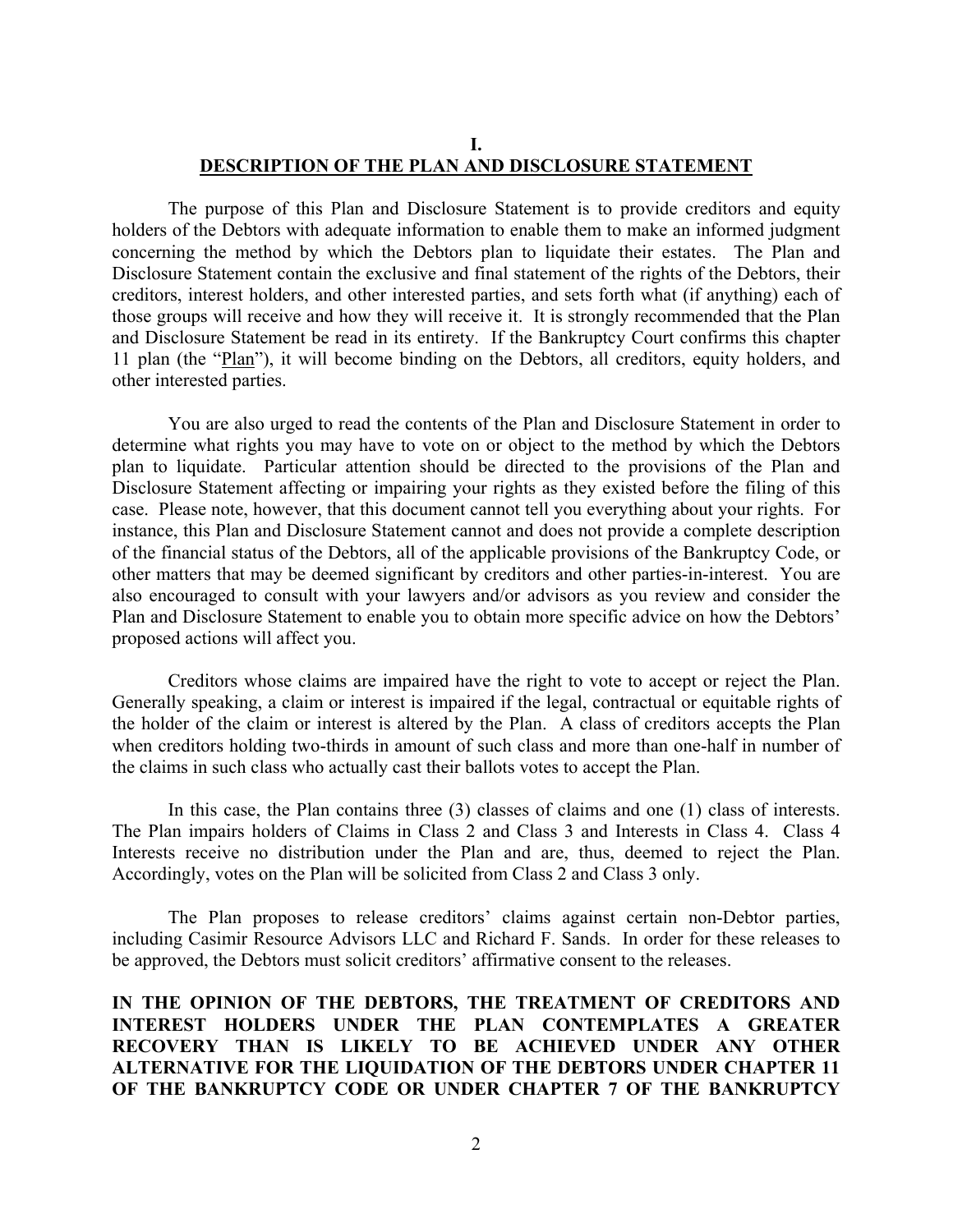# **CODE. ACCORDINGLY, THE DEBTORS SUBMIT THAT CONFIRMATION OF THE PLAN IS IN THE BEST INTERESTS OF THE DEBTOR'S CREDITORS AND INTEREST HOLDERS AND RECOMMEND THAT ALL HOLDERS OF CLAIMS VOTE TO ACCEPT THE PLAN.**

The following materials are included with this Plan and Disclosure Statement:

- 1. A copy of an order (the "Disclosure Statement Order") that establishes: (a) the date by which objections to confirmation of the Plan and Disclosure Statement must be served and filed, (b) the date by which all votes with respect to the Plan must be cast, (c) the date of the hearing in the Bankruptcy Court to consider confirmation of the Plan, and (d) other relevant information; and
- 2. A Ballot for holders of Claims to vote with respect to the Plan.

The adequacy of the disclosures in this Plan and Disclosure Statement was approved by the Bankruptcy Court by the Disclosure Statement Order on June 25, 2018 after notice and hearing pursuant to § 1125 of the Bankruptcy Code. The Bankruptcy Court found that the information contained herein is of the kind, and is sufficiently detailed, to enable a hypothetical, reasonable investor typical of the class being solicited to make an informed judgment concerning the Plan. **HOWEVER, THE BANKRUPTCY COURT HAS NOT APPROVED THE PLAN AND DISCLOSURE STATEMENT, NOR IS THIS DOCUMENT OR THE DISCLOSURE STATEMENT ORDER TO BE CONSTRUED AS AN ENDORSEMENT OF THE PLAN AND DISCLOSURE STATEMENT BY THE BANKRUPTCY COURT.** 

As stated in the Disclosure Statement Order, the Bankruptcy Court has scheduled a hearing to consider Confirmation of the Plan and Disclosure Statement for August 1, 2018 at 11:00 a.m. (ET). Holders of claims and interests, as well as other parties in interest, may attend this hearing. Objections to confirmation of the Plan, if any, must be in writing and filed with the Bankruptcy Court and served, so as to be received no later than July 25, 2018 at 4:00 p.m. (ET), upon the following:

> Diamond McCarthy LLP Counsel to Ponderosa Energy, LLC and GS Energy, LLC 909 Fannin, Suite 3700 Houston, Texas 77010 Attn: Charles M. Rubio Christopher R. Murray Rebecca A. Muff

All Ballots must be completed in full and signed to be counted in the tabulation of the votes and must be received no later than July 25, 2018 at 4:00 p.m. (ET) by: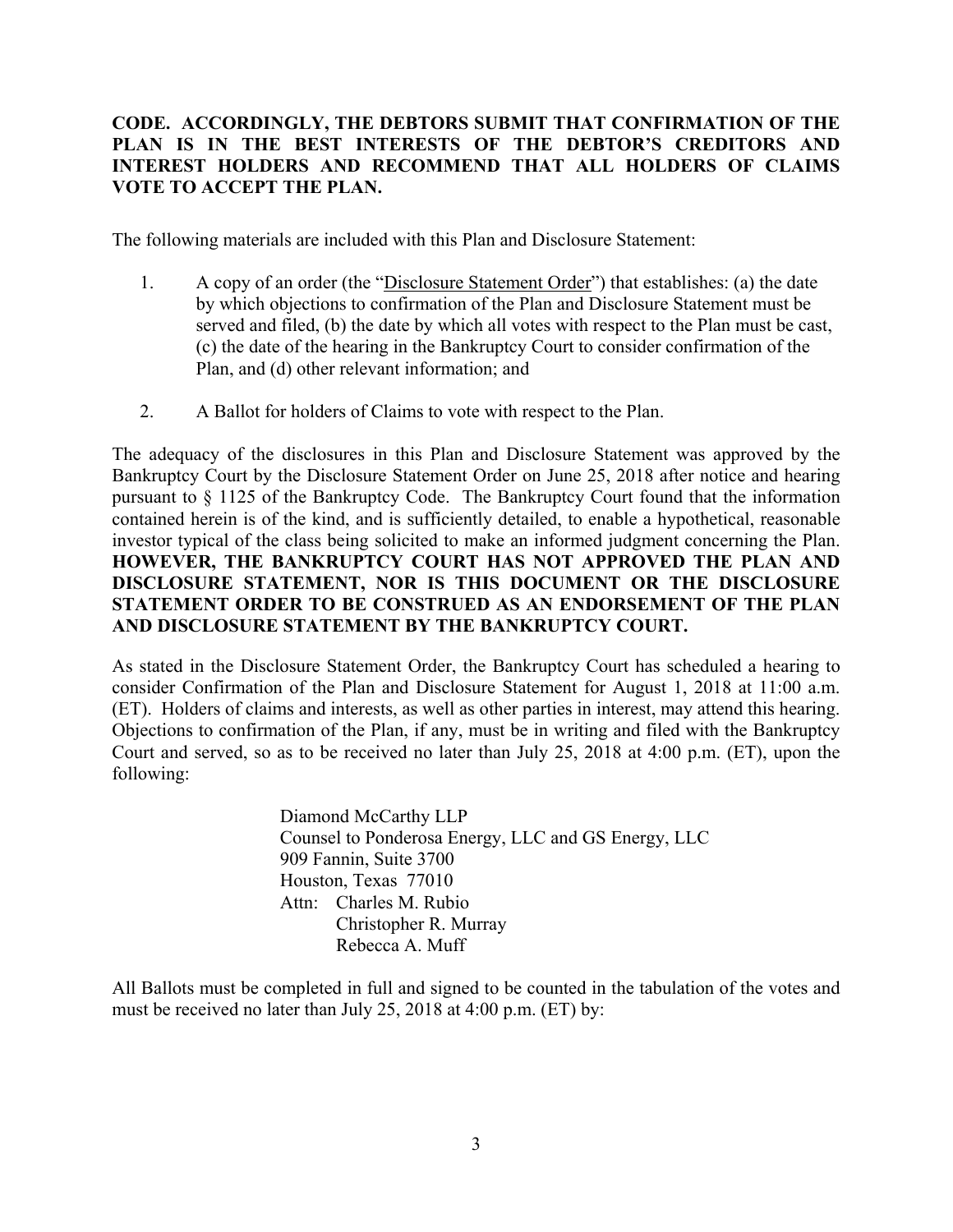Diamond McCarthy LLP Counsel to Ponderosa Energy, LLC and GS Energy, LLC 909 Fannin, Suite 3700 Houston, Texas 77010 Attn: Charles M. Rubio Christopher R. Murray Rebecca A. Muff

This document contains a description of the assets, liabilities and affairs of the Debtors, a description and analysis of the plan by which the Debtors intend to liquidate, and an analysis of alternatives to the Plan.

## *A. Representations/Limitations*

**NO PERSON IS AUTHORIZED BY THE DEBTORS IN CONNECTION WITH THE PLAN AND DISCLOSURE STATEMENT OR THE SOLICITATION OF VOTES THEREON TO GIVE ANY INFORMATION OR TO MAKE ANY REPRESENTATION OTHER THAN AS CONTAINED IN THIS DOCUMENT AND THE EXHIBITS ANNEXED HERETO OR INCORPORATED HEREIN BY REFERENCE OR REFERRED TO HEREIN, AND IF GIVEN OR MADE, SUCH INFORMATION OR REPRESENTATION MAY NOT BE RELIED UPON AS HAVING BEEN AUTHORIZED BY THE DEBTOR.** 

**THE INFORMATION CONTAINED HEREIN HAS BEEN PREPARED BY THE DEBTORS IN GOOD FAITH, BASED UPON UNAUDITED INFORMATION AVAILABLE TO THE DEBTORS AS OF THE DATE HEREOF. ALTHOUGH THE DEBTORS HAVE USED BEST EFFORTS TO ENSURE THAT SUCH INFORMATION IS ACCURATE, THE INFORMATION CONTAINED HEREIN IS UNAUDITED. THE DEBTORS BELIEVE THAT THIS PLAN AND DISCLOSURE STATEMENT COMPLIES WITH THE REQUIREMENTS OF THE BANKRUPTCY CODE.** 

**THE STATEMENTS CONTAINED IN THIS PLAN AND DISCLOSURE STATEMENT ARE MADE AS OF THE DATE HEREOF, UNLESS ANOTHER TIME IS SPECIFIED HEREIN, AND DELIVERY OF THIS PLAN AND DISCLOSURE STATEMENT SHALL NOT CREATE ANY IMPLICATION THAT THERE HAS BEEN NO CHANGE IN THE FACTS SET FORTH HEREIN SINCE THE DATE OF THIS DOCUMENT AND THE DATE THE MATERIALS RELIED UPON IN PREPARATION OF THIS PLAN AND DISCLOSURE STATEMENT WERE COMPILED.** 

**THIS DOCUMENT MAY NOT BE RELIED ON FOR ANY PURPOSE OTHER THAN TO DETERMINE HOW TO VOTE ON THE PLAN, AND NOTHING CONTAINED HEREIN SHALL CONSTITUTE AN ADMISSION OF ANY FACT OR LIABILITY BY ANY PARTY, OR BE ADMISSIBLE IN ANY PROCEEDING INVOLVING THE DEBTORS OR ANY OTHER PARTY, OR BE DEEMED CONCLUSIVE ADVICE ON THE TAX OR OTHER LEGAL EFFECTS OF THE PLAN ON HOLDERS OF CLAIMS AGAINST OR AN INTEREST IN THE DEBTORS.**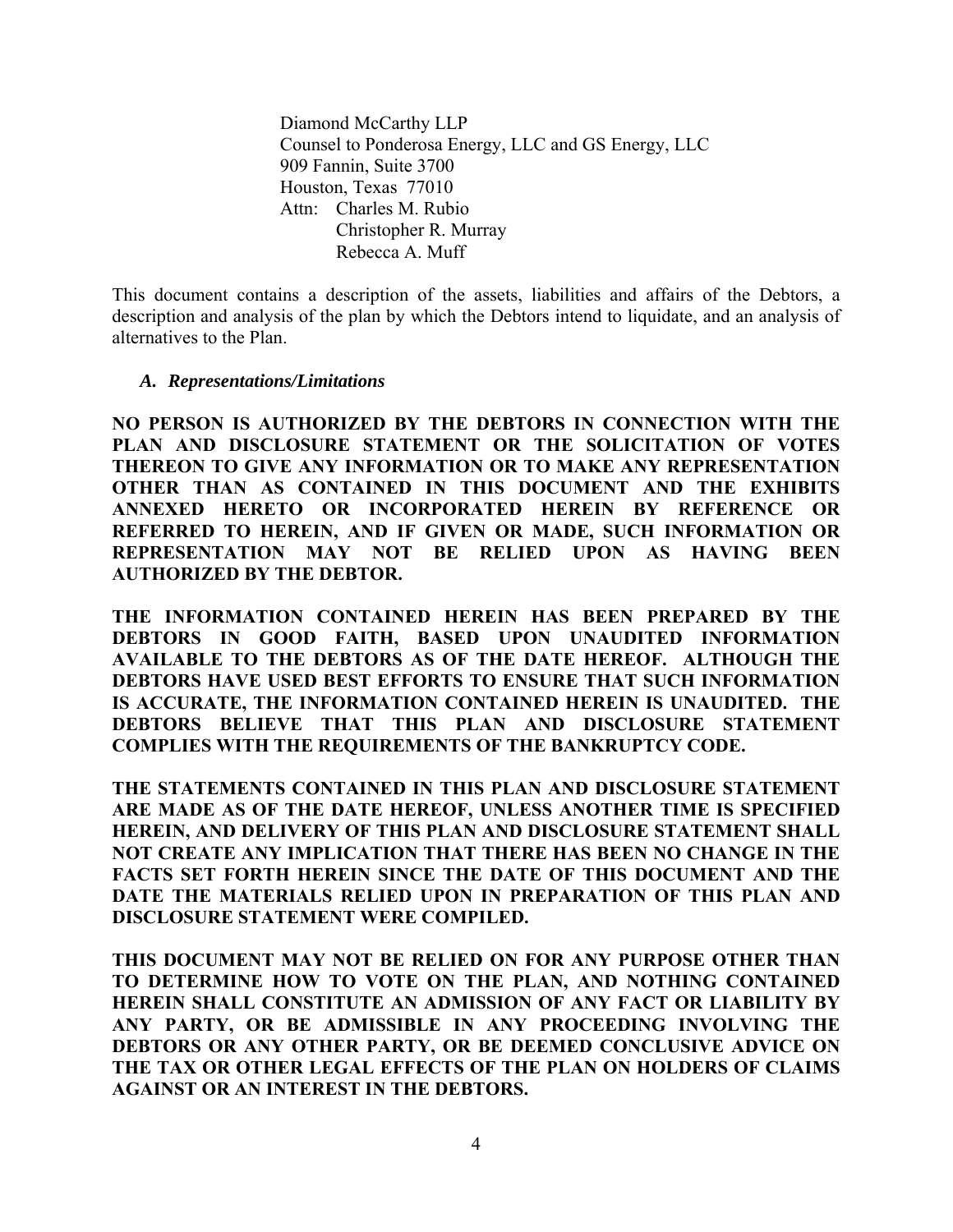**FAILURE BY A CREDITOR OR INTEREST HOLDER TO TIMELY CAST A BALLOT OR FILE AN OBJECTION TO CONFIRMATION OF THE PLAN IN ACCORDANCE WITH THE DISCLOSURE STATEMENT ORDER AND THE BANKRUPTCY CODE SHALL CONSTITUTE AN AGREEMENT BY SILENCE TO ACCEPT THE TERMS CONTAINED IN THE PLAN AND DISCLOSURE STATEMENT.** 

**THIS PLAN PROVIDES FOR INJUNCTIVE RELIEF AS TO THE DEBTORS. THE PERMANENT INJUNCTIONS SET FORTH IN THE PLAN WILL APPLY TO HOLDERS OF ANY CLAIM, INTEREST, LIEN, ENCUMBRANCE OR DEBT, WHETHER SECURED OR UNSECURED, GRANTED PRIORITY STATUS, INCLUDING PRIORITY TAX (FEDERAL OR STATE), NON-PRIORITY UNSECURED CLAIM OR ANY INTEREST IN THE DEBTORS. CREDITORS AND INTEREST HOLDERS WILL BE BOUND BY THIS INJUNCTIVE PROVISION UNLESS CREDITORS TIMELY FILE OBJECTIONS IN ACCORDANCE WITH THE PROVISIONS SET FORTH IN THE DISCLOSURE STATEMENT ORDER OR HEREIN AND APPEAR AT THE CONFIRMATION HEARING, TO PROSECUTE ANY OBJECTION.** 

## **THE DEBTORS URGE ALL HOLDERS OF CLAIMS TO ACCEPT THE PLAN.**

## *B. Definitions*

Though certain terms are defined throughout the Plan and Disclosure Statement itself, the following defined terms have the meanings ascribed to them below:

"*Administrative Claims*" means Claims for costs and expenses of administration under §§ 503(b) (including claims under sections  $503(b)(3)(F)$  and  $503(b)(9)$ ),  $507(b)$  or  $1114(e)(2)$  of the Bankruptcy Code), including, without limitation: (i) the actual and necessary costs and expenses incurred after the Petition Date of preserving the Debtors' estates and operating the businesses of the Debtors (such as wages, salaries or commissions for services and payments for goods and other services and leased premises) and (ii) all fees and charges assessed against the Debtors' estates under chapter 123 of title 28 of the U.S. Code, 28 U.S.C. §§ 1911–1930.

"*Allowed*" means, with respect to any Claim or Interest, except as otherwise provided herein: (i) a Claim or Interest that has been scheduled by the Debtors in their Schedules as other than disputed, contingent or unliquidated; (ii) a Claim or Interest that either is not Disputed or has been allowed by a Final Order; (iii) a Claim or Interest that is allowed: (a) in any stipulation of amount and nature of such Claim or Interest executed prior to the entry of the Confirmation Order and approved by the Bankruptcy Court; or (b) in or pursuant to any contract, instrument or other agreement entered into or assumed in connection herewith; (iv) a Claim or Interest that is allowed pursuant to the terms of this Plan; or (v) a Disputed Claim as to which a proof of claim has been timely filed and as to which no objection has been filed by the Claims Objection Bar Date. Any claim that has been or is hereafter listed in the Schedule as contingent, unliquidated, or disputed, and for which no proof of claim is or has been timely filed, is not considered Allowed and shall be expunged without further action by the Debtors and without further notice to any party or action, approval, or order of the Bankruptcy Court. Notwithstanding anything to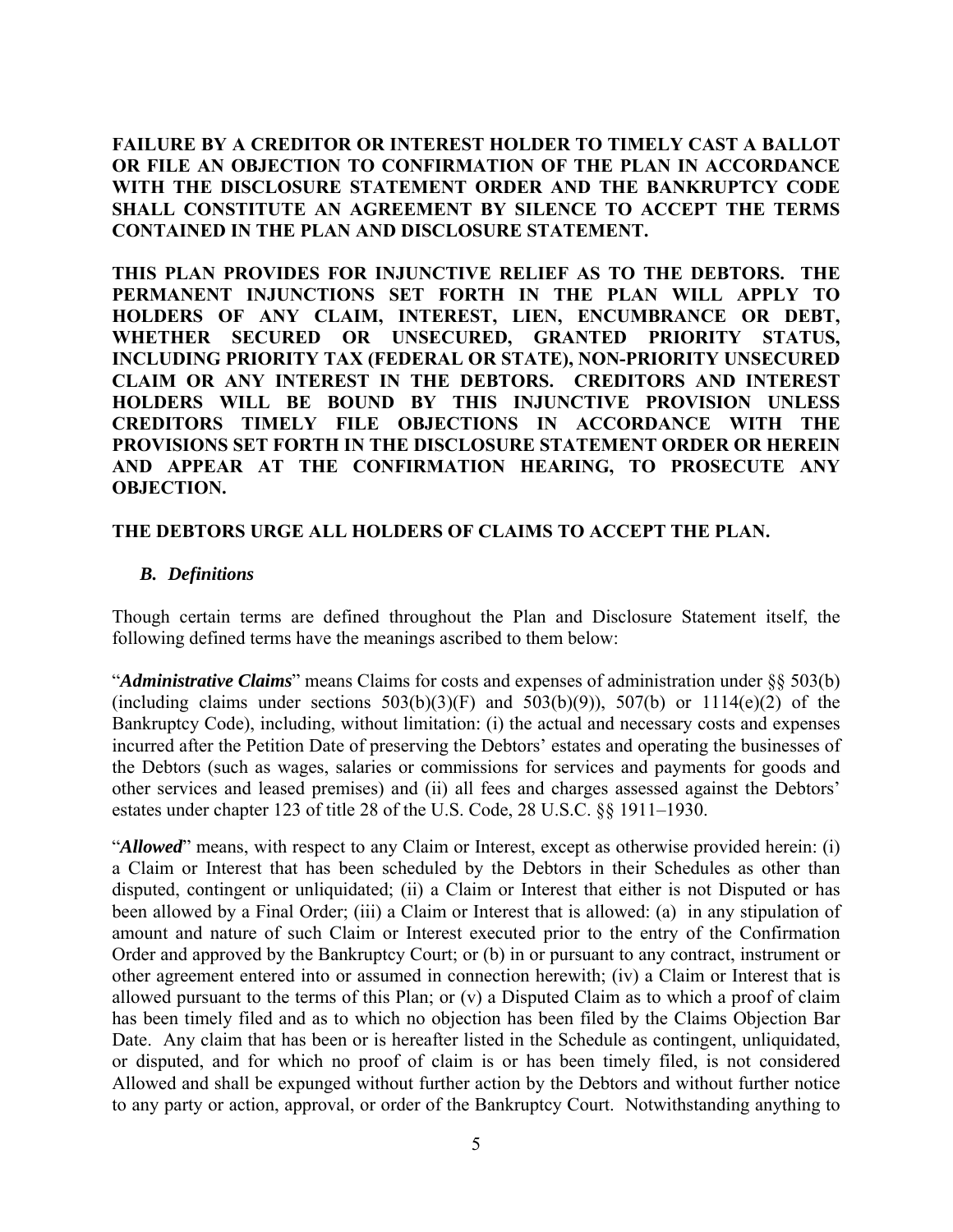the contrary herein, no Claim of any entity subject to § 502(d) of the Bankruptcy Code shall be deemed Allowed unless and until such entity pays in full the amount that it owes the Debtors. For the avoidance of doubt, a proof of claim filed after the General Bar Date shall not be Allowed for any purposes whatsoever absent entry of a Final Order allowing such late-filed Claim. "Allow" and "Allowing" shall have correlative meanings.

"*Available Cash*" means the amount of the Debtors' cash on hand.

"*Bankruptcy Code*" means sections 101, et seq. of title 11 of the United States Code, and applicable portions of titles 18 and 28 of the United States Code, as amended from time to time and as applicable to the Chapter 11 Cases.

"*Bankruptcy Court*" means the United States Bankruptcy Court for the Southern District of New York.

"*Causes of Action*" means any and all claims, actions, causes of action, choses in action, suits, debts, dues, sums of money, accounts, reckonings, bonds, bills, specialties, covenants, contracts, controversies, agreements, promises, variances, trespasses, damages, judgments, remedies, rights of set-off, third-party claims, subrogation claims, contribution claims, reimbursement claims, indemnity claims, defenses, counterclaims and cross claims that are or may be pending or on or have accrued prior to the Effective Date against any person or entity, based in law or equity, including, without limitation, under the Bankruptcy Code, whether direct, indirect, derivative or otherwise and whether asserted or unasserted as of the Confirmation Date.

**"***Chapman Properties***"** means the following: (i) that certain lease in Grey County, Texas identified as follows: Lessor: Alexander J. Chapman, et ux; Lessee: Roxanna Petroleum Corp.; WI%: 100.00%; NRI: 87.50%; Recording Information: Vol. 26, Pg. 328; Wells: 26-27; and (ii) and the following related wells identified as follows:

| Ref.#                                     | <b>Lease</b> | RRC# | Well # | API#     | $WI$ %     | NRI%   |
|-------------------------------------------|--------------|------|--------|----------|------------|--------|
| 26                                        | Chapman J    | 447  |        | 17982328 | $100.00\%$ | 75.00% |
| $\sim$ $\sim$<br>$\overline{\phantom{0}}$ | hapman_      | 447  |        | 7982332  | $100.00\%$ | 75.00% |

"*Claim*" has the meaning set forth in § 101(5) of the Bankruptcy Code.

"*Claims Objection Bar Date*" shall mean thirty (30) business days after the Confirmation Date, subject to further extension by the Debtors by filing a notice of extension on the docket in these jointly administered bankruptcy cases.

"*Class*" means a category of Claims or Member Interests as set forth in Article II herein pursuant to section 1122(a) of the Bankruptcy Code.

"*Confirmation Date*" means the date that the Confirmation Order is entered by the Bankruptcy Court in the Chapter 11 Case.

"*Confirmation Order*" means the Order of the Bankruptcy Court confirming this Plan pursuant to § 1129 of the Bankruptcy Code.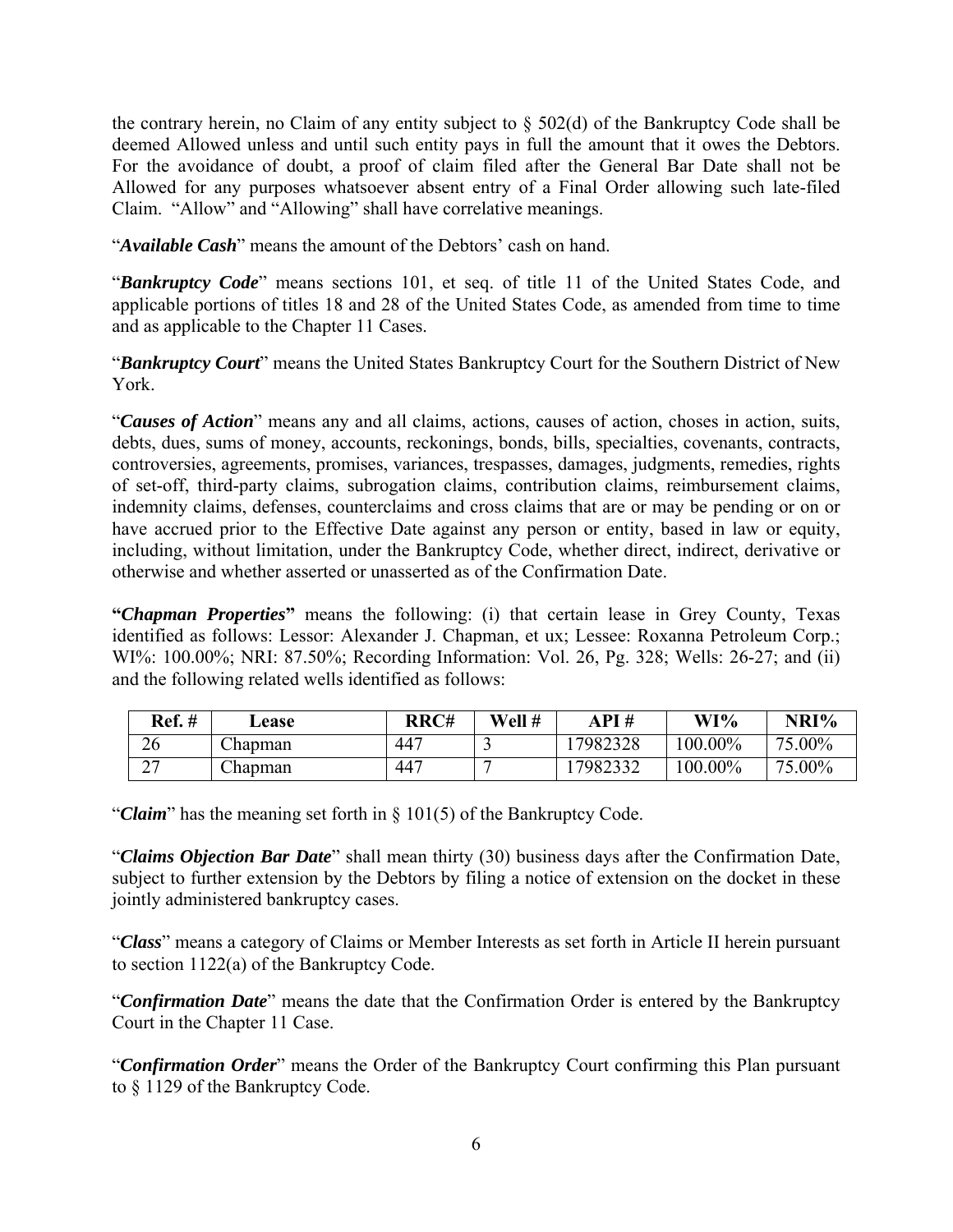"*Debtors*" means Ponderosa Energy, LLC and GS Energy, LLC.

"*Disputed*" means any Claim or interest or any portion thereof: (i) that is listed on the Schedules as unliquidated, disputed or contingent, unless a proof of Claim has been timely filed; (ii) as to which the Debtors or any other party-in-interest with standing has interposed a timely objection or request for estimation in accordance with the Bankruptcy Code and the Bankruptcy Rules; or (iii) otherwise disputed by the Debtors accordance with applicable law, which objection, request for estimation or dispute has not been withdrawn or determined by a final order.

"*Effective Date*" means the date on which all of the conditions to the consummation of this Plan contained in Section VI.O herein have been satisfied or waived as provided in Section VI.O herein and is the effective date of this Plan.

"*General Bar Date*" means April 16, 2018.

"*Impaired*" means, with respect to a Claim, interest, or Class of Claims or interests, "impaired" within the meaning of § 1124 of the Bankruptcy Code

"*Petition Date*" means December 5, 2017, the date on which the Debtors filed their voluntary petition under Chapter 11 of the Bankruptcy Code.

"*Plan Administrator*" means the person appointed to administer the distribution of Available Cash to holders of Allowed Claims consistent with the terms of this Plan. The Plan Administrator shall be the Debtors.

"*Professionals*" means any professionals employed in the Chapter 11 Case pursuant to §§ 327 or 1103 of the Bankruptcy Code or otherwise and any professionals seeking compensation or reimbursement of expenses in connection with the Chapter 11 Case pursuant to § 503(b)(4) of the Bankruptcy Code.

"*Properties*" shall mean the leases and wells that are the subject of the settlement between the Debtors and PPF as approved by an order of this Court dated April 18, 2018 [ECF No. 92]. "Properties" does not mean and specifically excludes the Chapman Properties.

"*Releasees*" means the Debtors, Richard F. Sands, and Casimir Resource Advisors LLC.

"*Schedule*" mean the schedules of assets and liabilities, schedules of executory contracts and statements of financial affairs filed by the Debtors pursuant to § 521 of the Bankruptcy Code.

"*Taxing Authorities*" means Gray County Tax Office, Moore County and Entities Collected by Moore County, Carson County Appraisal District, Hansford County, Carson County, and Hutchinson County.

"*TXOP*" means Ponderosa TX Operating, LLC.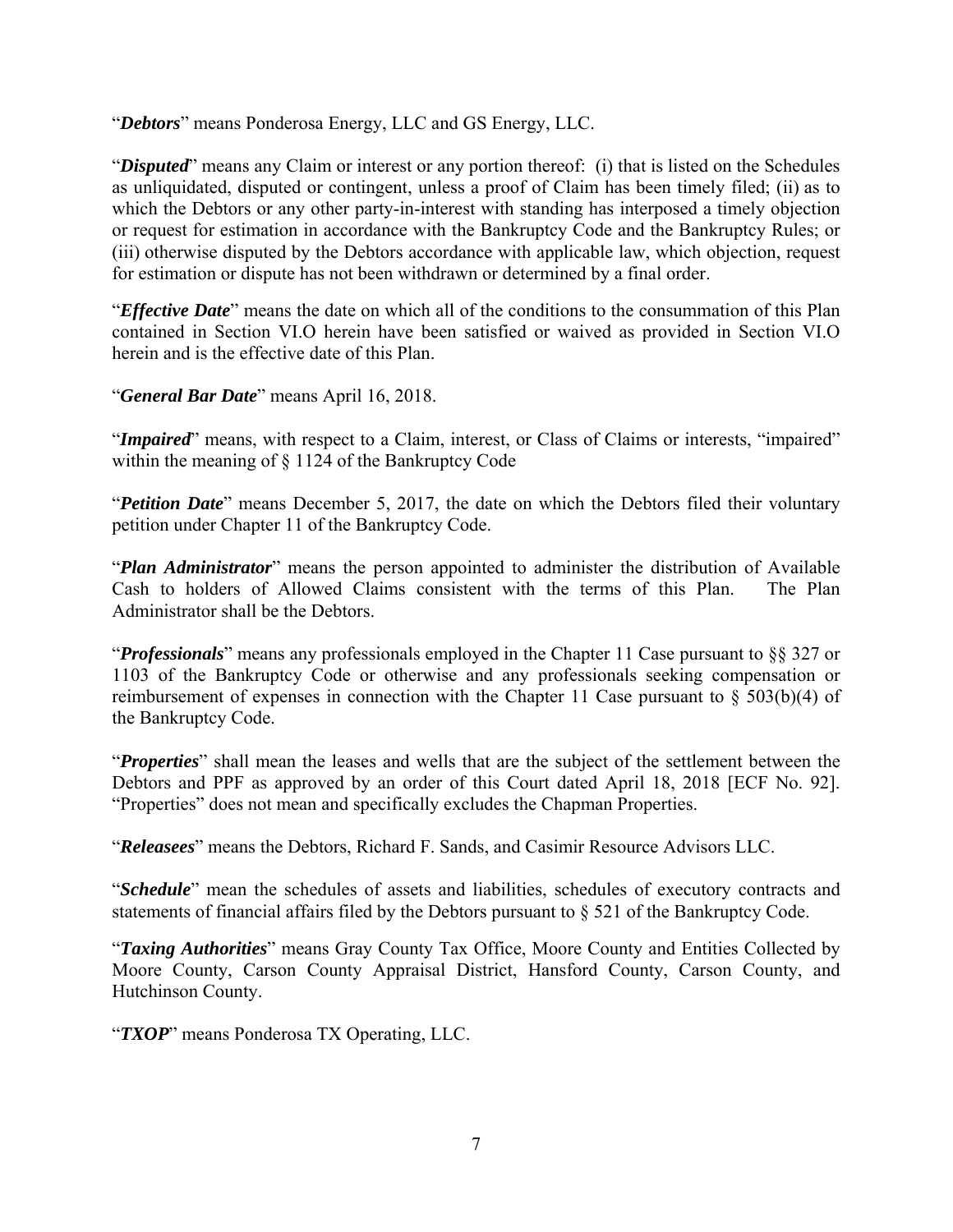## **II. BACKGROUND**

## *A. The Debtor's Business and Pre-Petition Financing Facility*

Ponderosa Energy, LLC and GS Energy, LLC (the "Debtors") are oil-and-gas exploration companies formed in April 2015 and September 2016, respectively. The Debtors are affiliates since more than 20 percent of their outstanding voting securities are directly or indirectly owned by non-debtor RNP, LLC.

The Debtors held working interests in mineral leases in the Anadarko Basin in North Texas. The Debtors' interests included hundreds of wells that produce substantial quantities of oil and gas. Prior to the Petition Date, the Debtors managed their oil-and-gas assets from their offices in New York, New York.

The Debtors funded their business through pre-petition financing facilities with Petroleum Production Finance, Inc. ("PPF"<sup>1</sup>), an investment firm located in Dallas, Texas. In 2016, Ponderosa began negotiating with PPF regarding funding for development projects, remediation projects, and acquisitions to expand oil-and-gas production. PPF and Ponderosa entered into an arrangement based on a "volumetric purchase payment," or VPP. Pursuant to the VPP, PPF would buy a portion of Ponderosa's future oil production in exchange for an up-front payment. If the oil revenues failed to materialize, PPF would have the option to foreclose on Ponderosa's oil. Pursuant to this facility, PPF effected a \$2.51 million purchase payment to Ponderosa.

GS Energy, LLC entered into a separate financing with PPF that was substantially similar to Ponderosa's. PPF made a \$2.1 million purchase payment to GSE as part of the financing.

#### *B. Events Leading to the Commencement of the Case*

 $\overline{a}$ 

Several disagreements arose between the Debtors and PPF relating to the VPP-based credit facilities. The Debtors claimed that PPF failed to provide accurate accounting of the amounts owed on the facilities and wrongfully threatened foreclosure. Also, production from Ponderosa's leases came in at less-than-anticipated levels. In an attempt to resolve production issues, the Debtors made a series of good-faith payments to PPF. PPF accepted the payments, but the payments did not resolve the parties' disputes.

PPF and the Debtors instituted litigation against each other in Dallas County, Texas and Hutchinson County, Texas. Also, on November 14, 2017, PPF sent a "Notice of Foreclosure" to the Debtors, which purporting to assert PPF's right to foreclose on and seize the Debtors' oiland-gas assets.

<sup>&</sup>lt;sup>1</sup> PPF used certain special-purpose entities to facilitate the financing, and this definition includes such entities.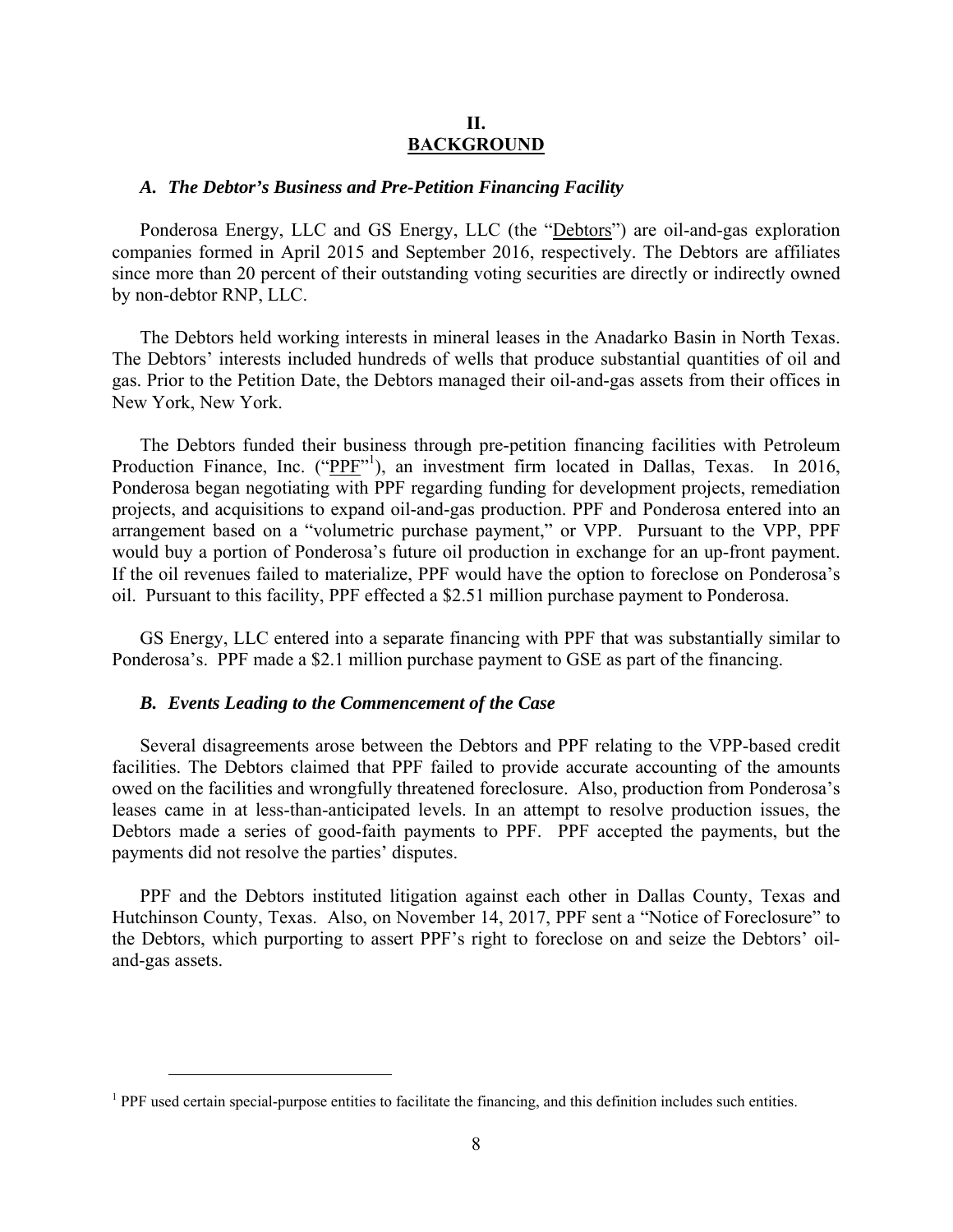## **III. THE CHAPTER 11 CASE**

#### *A. Commencement of Bankruptcy Case*

On December 5, 2017, the Debtors filed voluntary petitions for relief (the "Chapter 11 Cases") under Chapter 11 of the Bankruptcy Code, with the United States Bankruptcy Court for the Southern District of New York (the "Bankruptcy Court"). The Debtors continue to administer their assets as a debtor-in-possession pursuant to §§ 1107 and 1108 of the Bankruptcy Code.

On January 5, 2018, the Office of the United States Trustee for the Southern District of New York appointed the Official Committee of Unsecured Creditors (the "Committee"). members of the Committee are: (i) Anderson Roustabout & Construction; (ii) CRL Pump & Supply; and (iii) Philip Gunn.

The Debtors also sought "first-day" relief by filing a Motion for Joint Administration of their estates [ECF No. 5], a Motion to Authorize the Debtors to (i) Continue Use of Existing Cash Management System, (ii) Maintain Existing Bank Account and Business Forms, and (iii) Granting Related Relief [ECF No. 12]; and a Motion to Authorize the GS Energy LLC to Make Royalty Payments in the Ordinary Course [ECF No. 13].

#### *B. Debtor's Use of Cash Collateral & Financing*

On December 8, 2017, the Debtors filed a Motion to Approve Use of Cash Collateral [ECF No. 10] (the "Cash Collateral Motion). In the Cash Collateral Motion, the Debtors asked to use cash collateral to pay expenses necessary to preserve the Debtors' oil-and-gas wells. The Court signed interim orders approving the Cash Collateral Motion on December 18, 2017 [ECF No. 25] and January 19, 2018 [ECF No. 60].

Further, the Debtors filed a Motion for Authority to Obtain Credit [ECF No. 11] in order to obtain \$250,000 in post-petition financing from Casimir Resource Advisors LLC. The purpose of this credit facility was to pay the Debtors' professional fees and U.S. Trustee fees during their Chapter 11 Cases. The Debtors did not draw on this post-petition credit facility.

#### *C. Adversary Proceeding against PPF*

On December 8, 2017, the Debtors instituted an adversary proceeding against PPF and several related parties. ECF No. 1, Case No. 17-01239-shl (S.D.N.Y. 2017) (the "Adversary"). The Debtors asserted claims for usury, breach of contract, fraud in the inducement, and declaratory judgment.

#### *D. Settlement Between Debtors and PPF*

On or about March 21, 2018, the Debtors, PPF, and certain PPF special-purpose entities entered into a Settlement and Sale Agreement and Release of Liability (the "Settlement") in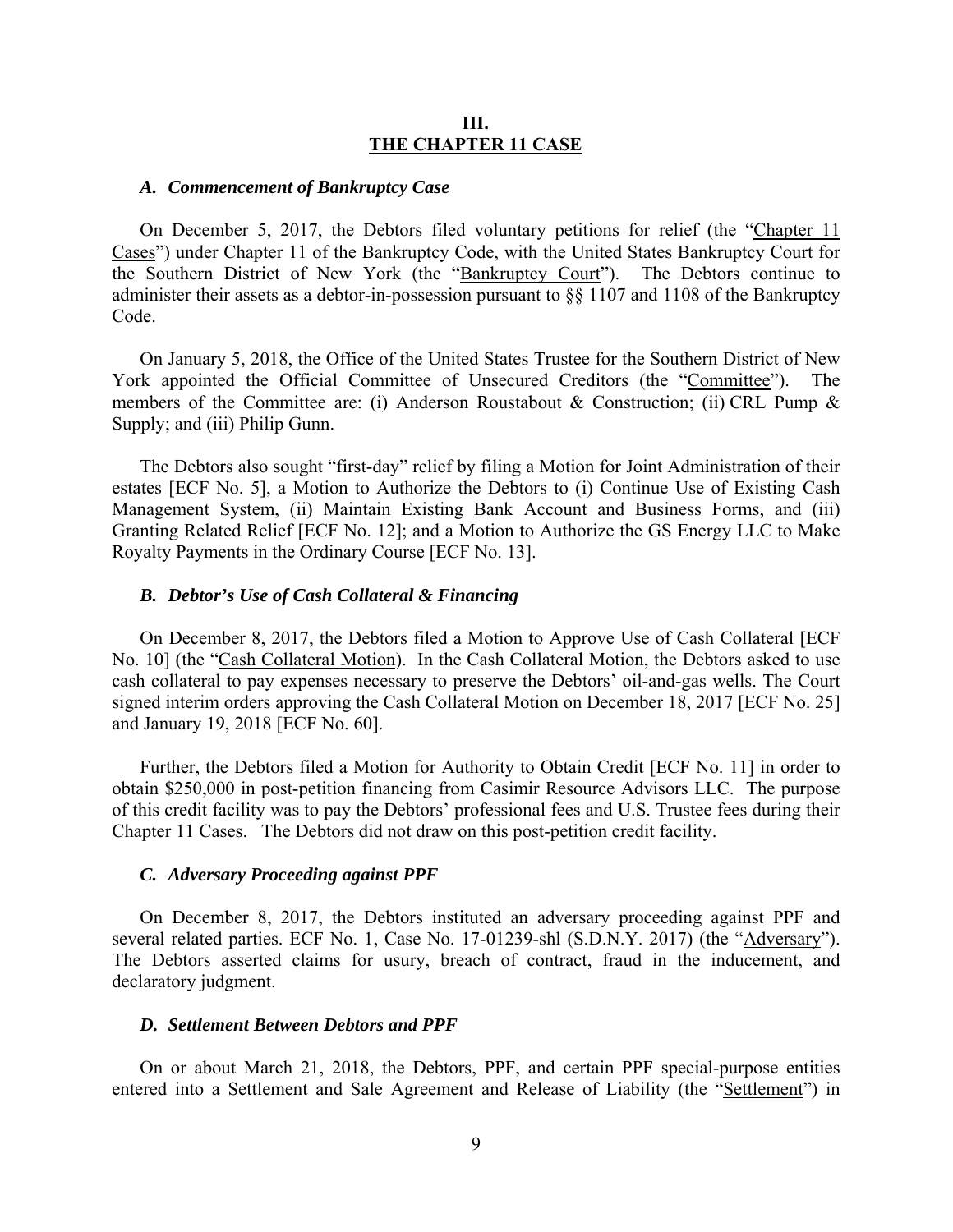order to resolve claims related to the Debtors' pre-petition financing. The Bankruptcy Court approved the Settlement in an order dated April 18, 2018 [ECF No. 92]. Pursuant to the Bankruptcy Court's order and the Settlement Agreement, on or around May 2, 2018, the Debtors transferred the Properties to PPF's designees. In exchange, PPF agreed to pay all ad valorem property taxes on the Properties and made a payment of \$398,531.40 to the Debtors. Additionally, the parties agreed to dismiss their state-court litigations, the Debtors dismissed the Adversary, and the parties exchanged mutual releases.

#### *E. The Debtor's Schedules and the Establishment of the General Bar Date*

On January 9, 2018, the Debtors filed their schedules of assets and liabilities and statements of financial affairs [ECF Nos. 40-43] (as amended, collectively, the "Schedules"). The Schedules set forth the various claims against the estates as well as other information pertaining to transactions to which the Debtors were parties prior to the Petition Date.

The Bankruptcy Court established April 16, 2018 (the "General Bar Date") as the deadline for non-governmental entities to file proofs of claim.

## **IV. SUMMARY OF TREATMENT OF CLAIMS AND ESTIMATED RECOVERIES**

#### *A. Introduction*

 The formulation of a chapter 11 plan is the principal purpose of a chapter 11 case. The plan sets forth the means for satisfying the holders of claims against and interests in a debtor's estate. A chapter 11 plan may provide anything from a complex restructuring of a debtor's business and its related obligations to a simple liquidation of the debtor's assets. In either event, upon confirmation of the plan, it becomes binding on the debtor and all of its creditors and equity holders, and the prior obligations owed by the debtor to such parties are compromised and exchanged for the treatments specified in the plan. If all classes of claims and equity interests accept a plan, the bankruptcy court may confirm the plan if the bankruptcy court independently determines that the requirements of section 1129(a) of the Bankruptcy Code have been satisfied.

 Chapter 11 of the Bankruptcy Code does not require that each holder of a claim or interest in a particular class vote in favor of a chapter 11 plan in order for the bankruptcy court to determine that the class has accepted the plan. Rather, a class of claims will be deemed to have accepted the plan if the bankruptcy court determines that the plan has been accepted by more than a majority in number and at least two-thirds in amount of those claims actually voting in such class. Only the holders of claims who actually vote will be counted as either accepting or rejecting the plan.

 In addition, classes of claims or equity interests that are not "impaired" under a chapter 11 plan are conclusively presumed to have accepted the plan under  $\S$  1126(f) of the Bankruptcy Code and, thus, are not entitled to vote. Furthermore, classes that are not to receive or retain any property under the plan are conclusively deemed to have rejected the plan under § 1126(g) of the Bankruptcy Code and are also, therefore, not entitled to vote. Accordingly, from those persons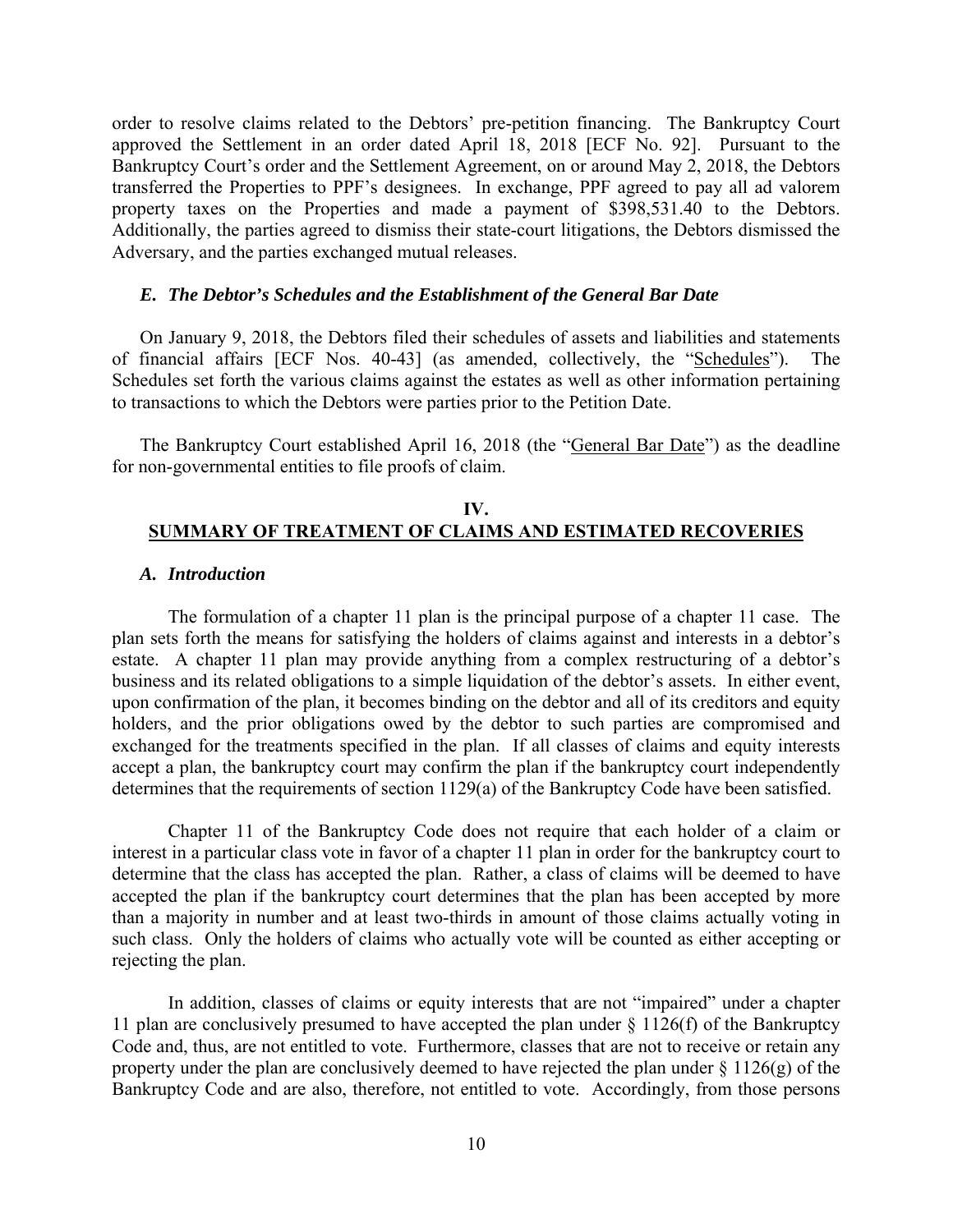who hold claims or equity interests in an impaired class that receive or retain property are entitled to vote with respect to a plan.

 Class 1 is not impaired under the Plan and holders of claims in Class 1 are deemed to accept the Plan. Class 2 and Class 3 are impaired under the Plan and holders of claims in Class 2 and Class 3 are entitled to vote on this Plan. Class 4 Interests will not receive or retain any property under the Plan and the holders of interests in Class 4 are deemed to reject the Plan.

#### *B. Brief Overview of the Plan Structure*

Subject entirely to the full disclosures made throughout this Plan and Disclosure Statement, the basis of the Debtors' Plan is to liquidate as follows. Pursuant to the Settlement, the Debtors' estates have received an infusion of \$ 398,531.40. This cash, along with cash in the Debtors' bank accounts, will be used to satisfy claims necessary to obtain confirmation of the Plan (i.e. allowed administrative and priority claims), pay Professional Fees, and to fund the distribution to Allowed Claims pursuant to the terms of this Plan. After satisfaction of Allowed administrative claims and claims in Class 1 (Secured Claims), any remaining Available Cash will be used to make payments to Allowed Claims in Class 2 (Unsecured Priority Claims) and then any remaining Available Cash will be used to make payments to Allowed Claims in Class 3 (General Unsecured Claims). The estates of the Debtors will be substantively consolidated for purposes of distribution, as the cost and time involved in allocating the proceeds of the Settlement and other expenses between the two Debtors would be prohibitively expensive.

Pursuant to the Settlement, PPF agreed to be responsible for and pay all unpaid ad valorem taxes on the Properties. Specifically, the Settlement provides: "In consideration for this settlement, the PPF Parties agree[d] that the PPF Parties [would] be responsible for payment of all unpaid ad valorem taxes assessed on the Properties, whether assessed and/or due and payable before or after the Effective Date of this Agreement." With the exception of the allowed secured claim in the amount of \$262.34 sought by Gray County for ad valorem taxes assessed on the Chapman Properties – which assets were specifically excluded from transfer to the PPF parties in the Settlement – the claims of the Taxing Authorities for ad valorem taxes assessed on the Properties shall be paid by PPF.

Chapter 89 of the Texas Natural Resources Code, among other Texas statutes and regulations, creates plugging and abandonment obligations to plug unproductive wells, remove facilities from the site, and otherwise decommission the site to protect the public health and safety. Typically, an operator is required to plug the unproductive wells and can seek reimbursement for that cost from the lessee (here, the Debtors), and ultimately, it becomes the responsibility of the lessee to cover the cost of the proper plugging of the well. *See* Tex. Nat. Resource Code  $\S$ § 89.011 – 89.012. Failure to plug the well may result in civil penalties under Chapter 89. The Chapman Properties no longer produce oil and gas, and the wells have fallen into disrepair and would require significant investment to begin production again; alternatively, they must be plugged in accordance with Texas law.

Due to its current financial condition, the Debtors are unable to fund the significant investment necessary for the wells to begin production. The Debtors have obtained a price quote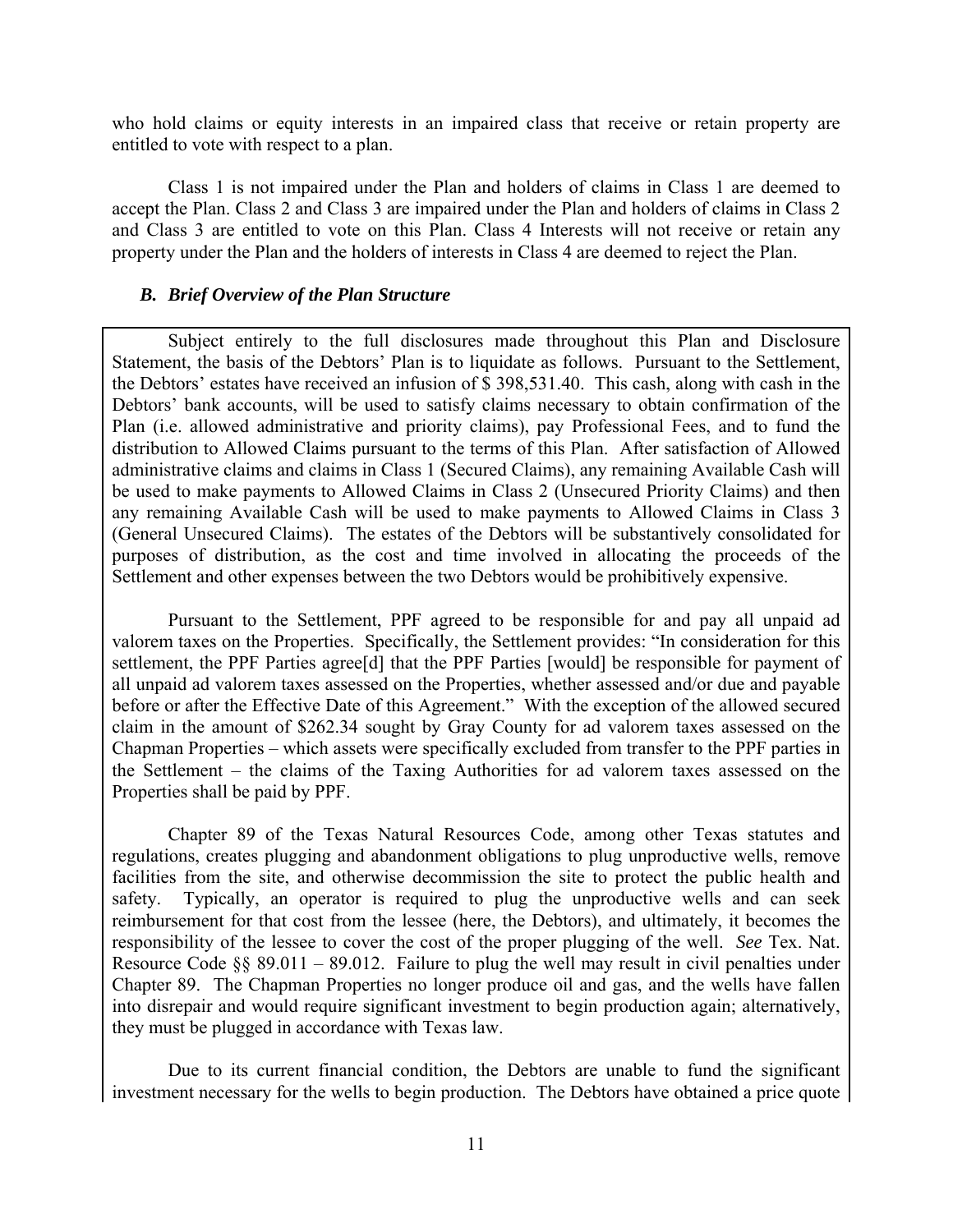of \$20,000 from a well-plugging specialist, who is not affiliated with the debtor, to plug the Chapman Properties. The Debtors will pay \$20,000 to plug the Chapman Properties and will transfer the Chapman Properties to their operator, TXOP, an affiliate of the Debtor, whereupon TXOP will become responsible to pay for any costs exceeding \$20,000 for plugging the Chapman Properties, and for all other costs, expenses, and obligations associated with the Chapman Properties.

## *C. Summary of Debtor's Plan to Liquidate*

The following chart provides a summary of treatment of each class of claims (other than administrative and priority tax claims) and an estimate of the recoveries of each class. The treatment provided in this chart is for informational purposes only.

| Class                                        | Estimated<br><b>Allowed Claims</b> | Treatment                                                  | <b>Estimated Recovery</b><br>to Holders of<br><b>Allowed Claims</b> |
|----------------------------------------------|------------------------------------|------------------------------------------------------------|---------------------------------------------------------------------|
| Class 1: Secured Claims                      | \$262.34                           | Not Impaired –<br>deemed to accept                         | 100%                                                                |
| Class 2: Priority<br><b>Unsecured Claims</b> | \$0.00                             | Impaired – entitled to<br>vote                             | $0\%$                                                               |
| Class 3: General<br>Unsecured Claims         | \$1,434,169.68                     | Impaired – entitled to<br>vote                             | $1.5\%$                                                             |
| Class $4 -$ Membership<br>Interests          | \$0.00                             | Impaired – not<br>entitled to vote $-$<br>deemed to reject | $0\%$                                                               |

# *D. Treatment of Fees of the United States Trustee, Administrative Claims and Priority Tax Claims*

There are fees payable to the United States Trustee pursuant to 28 U.S.C.  $\S 1930(a)(6)$ , which is a non-classified category of Claims. All statutory fees, to the extent unpaid through the Confirmation Date, shall be paid by the Debtors within seven (7) business days after the Confirmation Date. From and after the Confirmation Date through the closing of the Chapter 11 Case, all statutory fees shall be paid by the Debtors (if prior to the Effective Date) or the Plan Administrator (if after the Effective Date).

Except for statutory fees and except to the extent any entity (other than Professionals) entitled to payment of an allowed administrative expense claim agrees to a different treatment, each holder of an allowed administrative expense claim (other than Professionals) shall receive, in full satisfaction of such claim, cash from Available Cash in an amount equal to any unpaid portion of such allowed administrative expense claim within seven (7) business days after the Effective Date or the date that such allowed administrative expense claim becomes an allowed claim, whichever is later.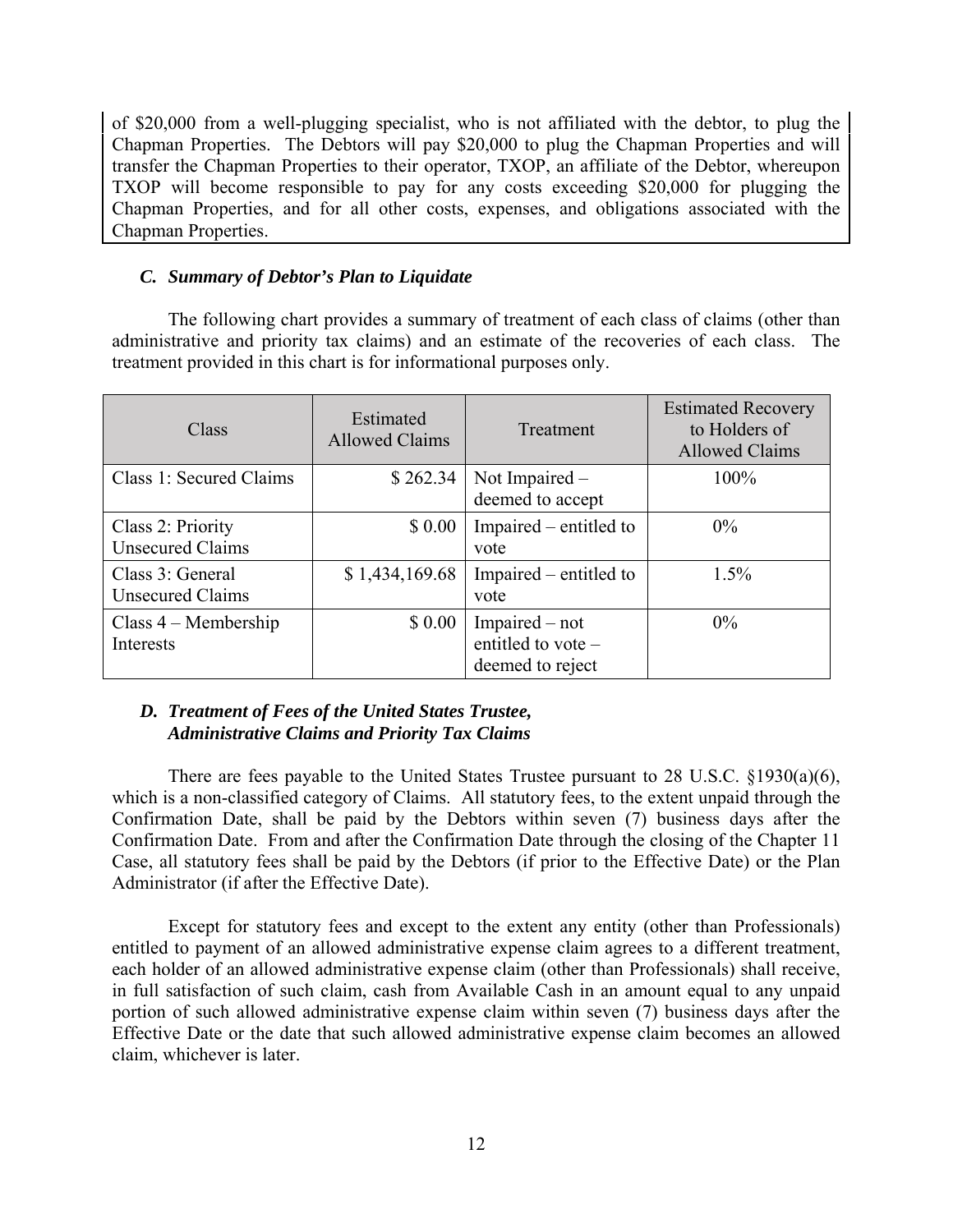Except to the extent any entity entitled to payment of an allowed priority tax claim agrees to a different treatment, each holder of an allowed priority tax claim, if any, shall receive in full satisfaction of such claim cash from Available Cash in an amount equal to any unpaid portion of such allowed priority tax claim (as determined in accordance with Section  $1129(a)(9)(C)$ ) within seven (7) business days after the Effective Date and the date that such allowed priority tax claim becomes an allowed claim, whichever is later.

# *Allowance of Administrative Expense Claim for Casimir Resource Advisors LLC and Ponderosa TX Operating LLC*

The Plan provides for the payment of administrative expenses to Casimir Resource Advisors LLC ("CRA") and Ponderosa TX Operating LLC (" $TX$ ") in the aggregate amount of \$21,950 for services provided to the Debtors during the month of May 2018. The nature of these services are described in the certain Motion For Allowance And Payment of Administrative Claim Pursuant To 11 U.S.C. § 503(B)(1)(A) [Dkt. 88] (the "Administrative Expense Motion") filed by CRA and TX. Specifically, the Administrative Expense Motion describes that CRA provides administrative and management support to the Debtors in the amount of \$7,250 per month and TX funds the Debtor's payroll obligation in the amount of \$14,700 per month. The Administrative Expense Motion covered the months from December 2017 to April 2018. Pursuant to this Plan, the Debtors seek to compensate CRA and TX the amount of \$21,950 in the aggregate for services provided and expenses funded during the month of May 2018. As a result of the consummation of the Settlement Agreement in May 2018, the Debtors will not incur these administrative expenses after May 2018.

### *E. Treatment of Claims and Membership Interests*

#### **1. Class 1 – Taxing Authorities' Secured Claims**

Class 1 consists of the Taxing Authorities' allowed secured claims, which are not impaired by the Plan. Because holders of Class 1 claims will receive a full distribution under the Plan, Class 1 shall be deemed to have voted to accept the Plan.

On the Effective Date, each holder of a Class 1 Claim will receive payment of its claims in full from Available Cash. At this time, the Debtors believe that Gray County Tax Office is the only holder of a Class 1 Claim.

#### **2. Class 2 – Priority Unsecured Claims**

Class 2 consists of all priority unsecured claims, which are impaired by the Plan. The proof of claim filed by the City of New York Department of Finance [Claim 13] (the "NYC Tax Claim") is the only claim in Class 2. Class 2 is impaired and the holder of an allowed Class 2 Claim is entitled to vote to accept or reject the Plan.

The Debtors will file an objection to the NYC Claim. The Debtors believe the NYC Claim should be disallowed in its entirety.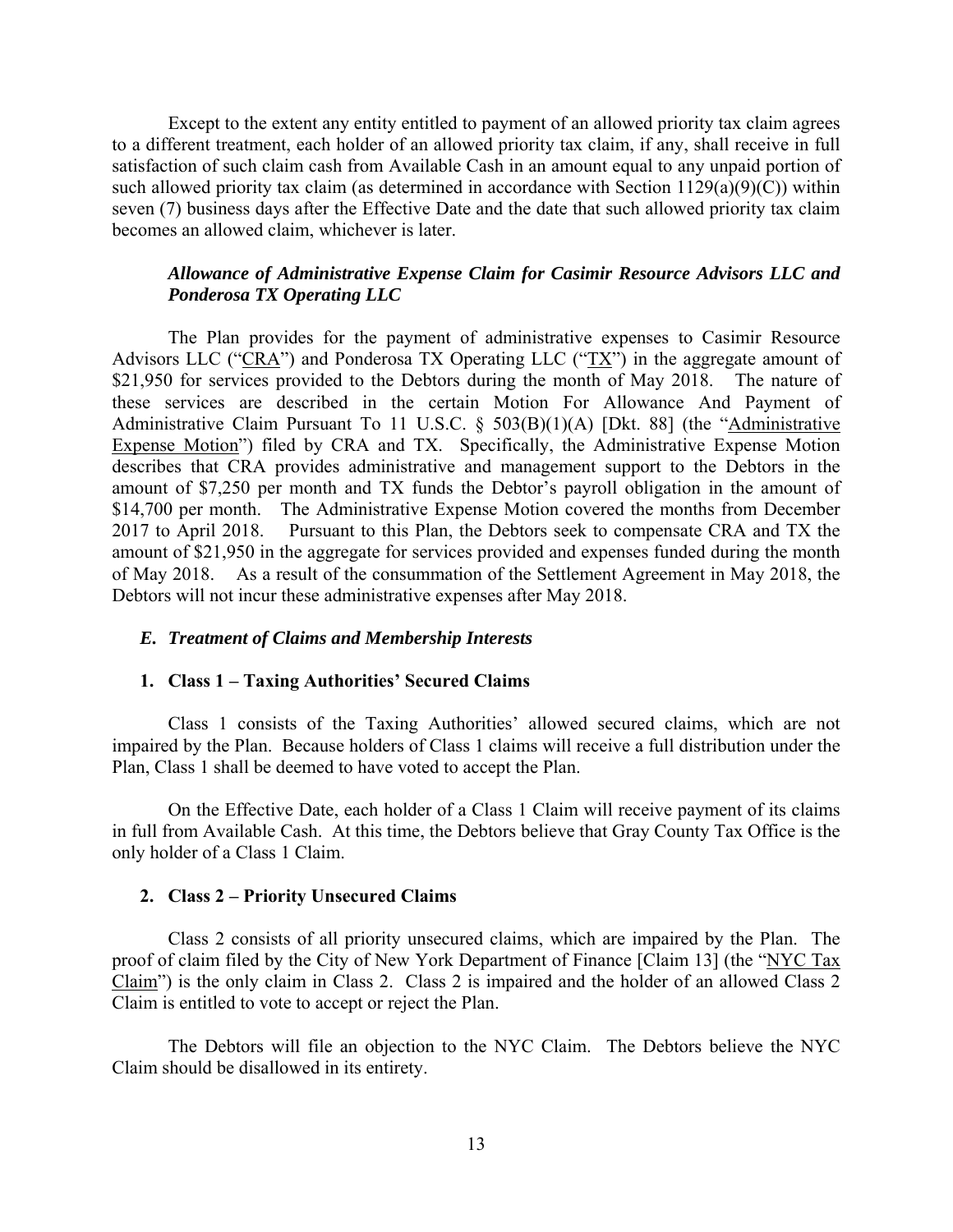On the Effective Date, the holder of an Allowed Class 2 Claim shall receive a pro rata share of any Available Cash remaining after satisfaction of administrative claims and allowed Class 1 claims.

#### **3. Class 3 – General Unsecured Claims**

Class 3 consists of all general unsecured claims, which are impaired by the Plan. Each holder of an allowed Class 3 Claim is entitled to vote to accept or reject the Plan.

On the Effective Date, each holder of a Class 3 Claim shall receive a pro rata share of any Available Cash remaining, if any, after satisfaction of Allowed priority and administrative claims and Class 1 claims.

#### **4. Class 4 – Membership Interests**

Class 4 consists of all membership interests, which are impaired by the Plan. Because holders of membership interests will receive no distribution under the Plan, Class 4 is deemed to reject the Plan.

On the Effective Date, all membership interests shall be cancelled, deemed terminated, and of no further force and effect, and the holders of membership interest shall not receive or retain and distribution or property on account of such membership interests.

## **V. PROVISIONS REGARDING DISTRIBUTIONS**

#### *A. The Plan Administrator*

The Debtors shall serve as Plan Administrator upon the Effective Date of the. The Plan Administrator shall not be required to give any bond or surety or other security for the performance of its duties unless otherwise ordered by the Bankruptcy Court.

#### *B. Distributions of Funds*

The Plan Administrator shall make distributions in accordance with the Plan and Disclosure Statement. The Plan Administrator shall, to the extent applicable, comply with all tax withholding and reporting requirements imposed by any federal, state, local or foreign taxing authority and all distributions hereunder shall be subject to any such withholding and reporting requirements. The Plan Administrator shall be authorized to take any and all actions that may be necessary or appropriate to comply with such withholding and reporting requirements including, without limitation, requiring that, as a condition to the receipt of distribution, the holder of an allowed claim complete the appropriate IRS Form W-8 or W-9 as applicable to the holder of each allowed claim. Notwithstanding any other provision herein, each holder of an allowed claim that is to receive a distribution from the Plan Administrator shall have the sole and exclusive responsibility for the satisfaction and payment of any tax obligations imposed by such holder by any governmental unit.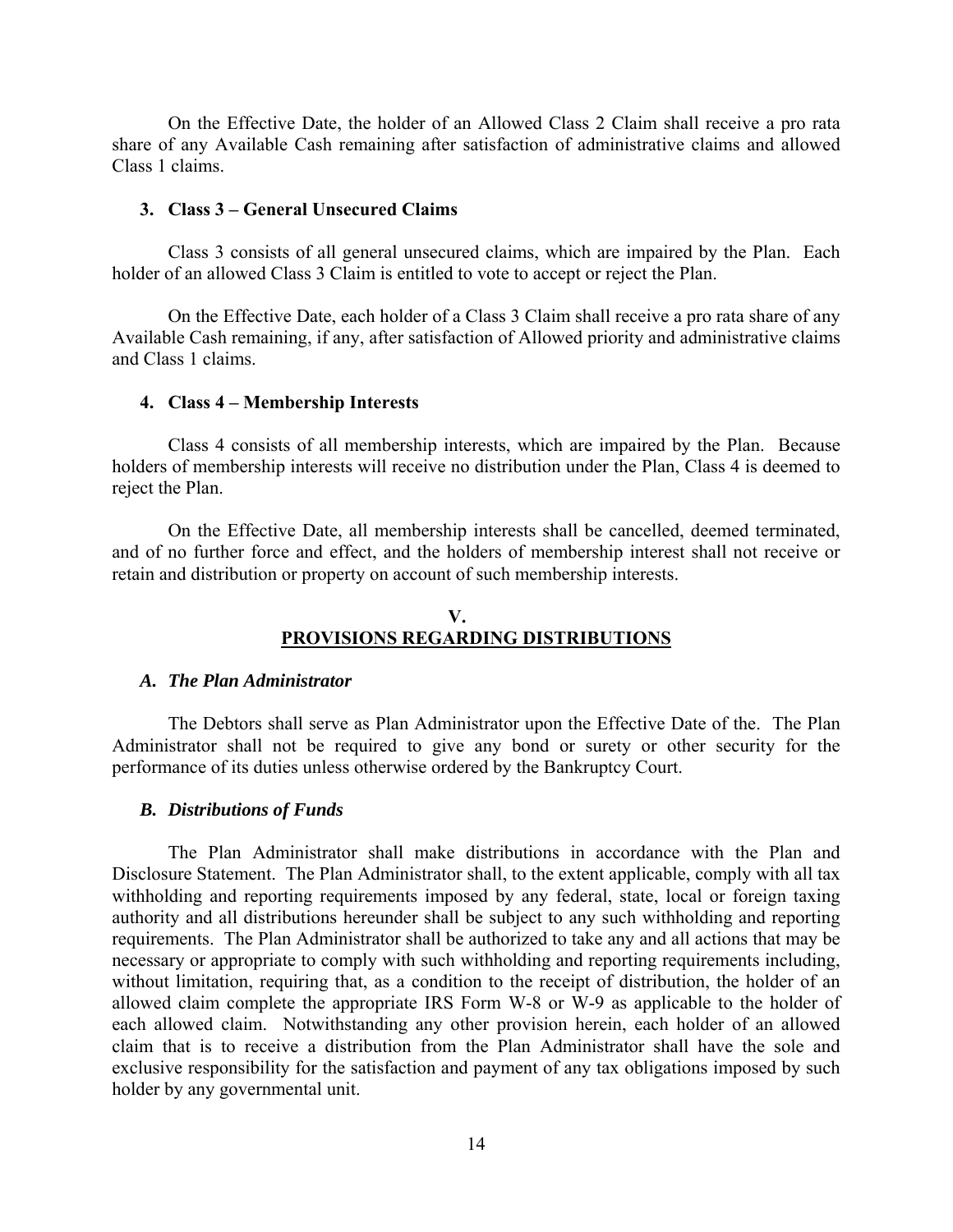#### *C. Unclaimed Distributions*

Distributions to holders of allowed claims shall be made at the address set forth on the respective proof of claim filed by such holder or at the address reflected on the Schedules if no proof of claim was filed. If a distribution is returned as undeliverable, no further distribution shall be made to such holder. Any distributions that are returned to the Debtors or otherwise unclaimed (including, without limitation, failure of a holder of a claim to cash a distribution check) for period of three (3) months following the distributions, may be donated to a charitable organization at the election of the Plan Administrator.

## **VI. CONFIRMATION REQUIREMENTS AND EFFECT OF CONFIRMATION**

#### *A. Alternate Plan*

If the Plan is not confirmed, the Debtors, the Committee, or any other party-in-interest could attempt to formulate a different plan. However, the additional costs, including, among other things, additional professional fees or asserted substantial contribution claims, all of which could constitute administrative claims against the estate, may be so significant that one or more parties could request that the Chapter 11 Case be converted to one under Chapter 7. Accordingly, the Debtors believe that the Plan enables creditors to realize the very best return under the circumstances.

#### *B. Best Interests Test and Liquidation Analysis*

Section  $1129(a)(7)$  of the Bankruptcy Code requires that each holder of an impaired claim or interest either (a) accept the Plan or (b) receive or retain under the Plan property of a value, as of the Effective Date, that is not less that the value such holder would receive if the Debtors were liquidated under Chapter 7 of the Bankruptcy Code. A hypothetical Chapter 7 liquidation analysis is attached hereto as **Exhibit A**. Because the Debtors' assets have already been liquidated to cash, the value of any distributions if the Debtors Chapter 11 Cases were converted to cases under Chapter 7 would be less than the value of distributions under the Plan. This is because conversion to Chapter 7 would require the appointment of a Chapter 7 trustee, and, in turn, such trustee's likely retention of new professionals. The "learning curve" that the trustee and the new professionals would face comes with additional costs to the estate and with a delay in time compared to the distributions under the Plan (and prosecution of causes of action). Additionally, a Chapter 7 trustee would be entitled to statutory fees relating to distributions of the already-monetized assets made to creditors.

As a result, the Debtors believe that the estate would have fewer funds to be distributed in a hypothetical Chapter 7 liquidation than they would if the Plan were confirmed, and therefore holders of claims in all of the impaired classes will recover less than in the hypothetical Chapter 7 case. Accordingly, the Debtors believes that the "best interests" test of Bankruptcy Code Section 1129 is satisfied.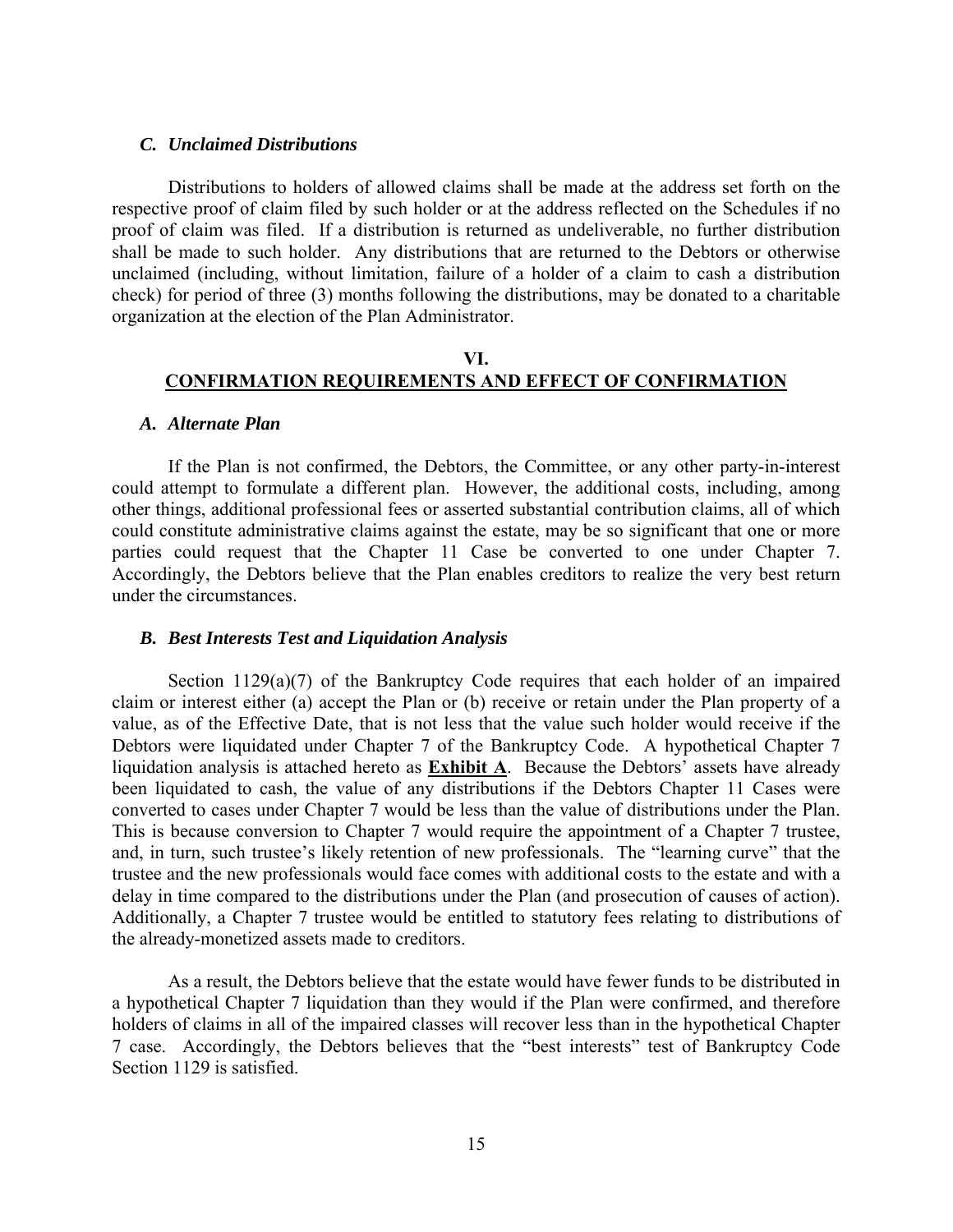#### *C. Feasibility*

The Bankruptcy Code requires that confirmation of a plan is not likely to be followed by liquidation or the need for further financial reorganization. Because distributions will be made only to the extent of existing assets of the Debtors' estate, the Debtors believe the Plan is feasible.

#### *D. No Unfair Discrimination*

A chapter 11 plan "does not discriminate unfairly" if (a) the legal rights of a nonaccepting class are treated in a manner that is consistent with the treatment of other classes whose legal rights are similar to the legal rights of the non-accepting class, and (b) no class receives payments in excess of that which it is legally entitled to receive for its claims or interests. The Debtors believe that under the Plan all impaired classes of claims and interests are treated in a manner that is consistent with the treatment of other classes of claims and interests that are similarly situated, if any, and no class of claims or interests will receive payments or property with an aggregate value greater than the aggregate value of the allowed claims and allowed interests in such class. Accordingly, the Plan does not discriminate unfairly as to any impaired class of claims or interests.

#### *E. Bar Date for Professional Fee Claims*

Professionals asserting a fee claim for services rendered before the Effective Date must file and serve on the Plan Administrator and such other entities designated by the Bankruptcy Rules, the Confirmation Order or such other orders of the Bankruptcy Court a final fee application no later than thirty (30) days after the Confirmation Date.

Upon resolution of their final fee applications, Professionals shall pay any unpaid allowed fees and expense reimbursements from the retainers or trust funds held by such Professionals on account of such fees and reimbursements and shall remit any remaining retainer or trust funds to the Debtors immediately thereafter. Allowed fees and expenses reimbursements of Professionals incurred after the Confirmation Date may also be paid from Available Cash as an Allowed Claim Payment.

#### *F. Treatment of Executory Contracts and Unexpired Leases*

The only executory contract or unexpired lease that the Debtors are a party to is the certain Office Service Agreement with PBC-745 Fifth Ave, LLC d/b/a/ Carr Workplaces (the "Office Lease"). The Office Lease is a month-to-month lease. As of the Confirmation Date, the Office Lease will be deemed rejected and Casimir Resources, LLC shall be responsible for all amounts owed under the Office Lease.

## *G. Release of Avoidance Actions*

As of the Confirmation Date, the Debtors on behalf of themselves and their estates release any and all claims, rights and/or causes of action under Chapter 5 of the Bankruptcy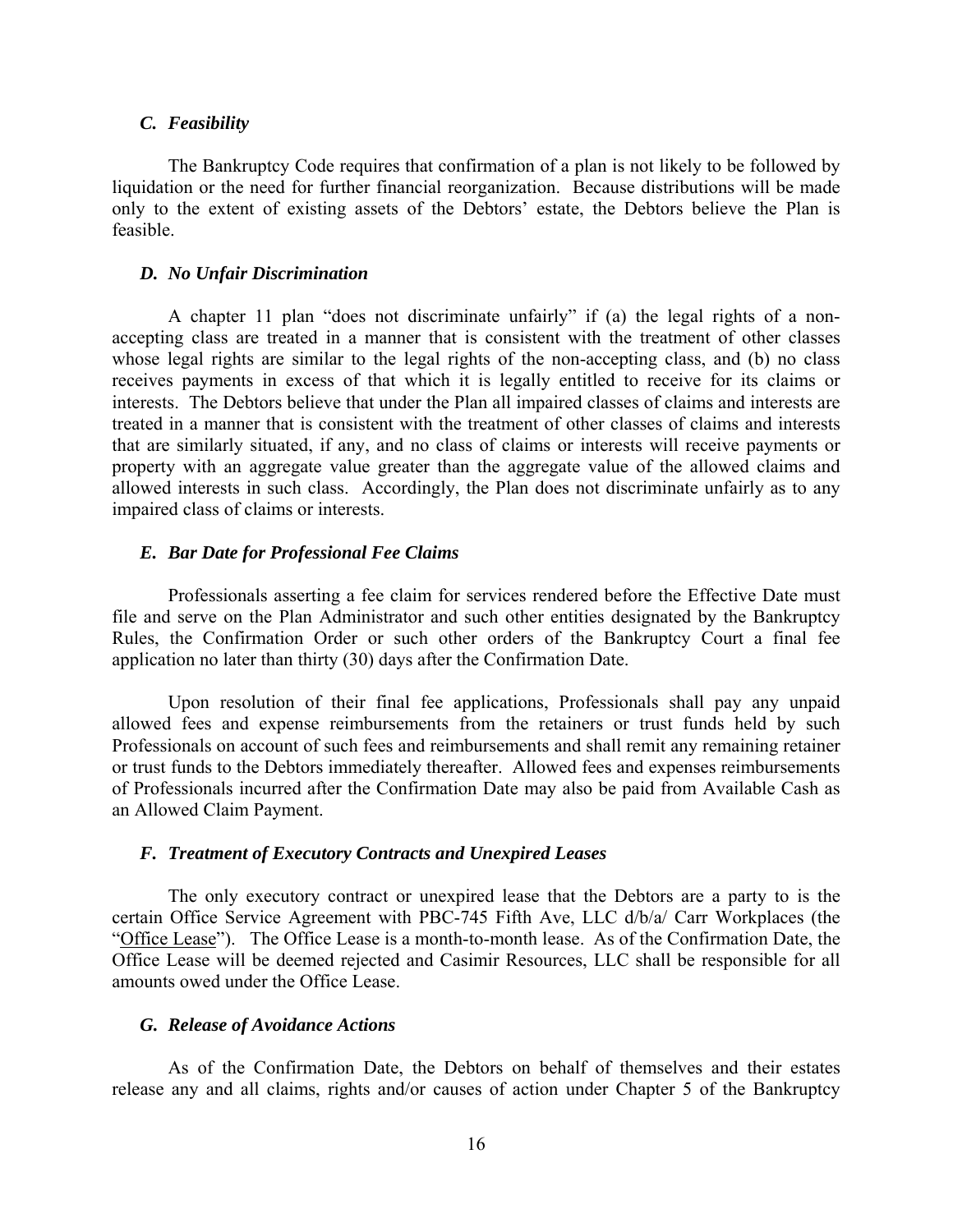Code, any and all claims, rights and/or causes of action under fraudulent conveyance and fraudulent transfer laws, and any and all claims, rights and/or causes of action under nonbankruptcy laws vesting in creditors rights to avoid, rescind, or recover on account of transfers including but not limited to all preference laws.

## *H. Release of Holders of Claims and Interests by Releasees*

Notwithstanding anything contained in this Plan to the contrary, as of the Effective Date, for good and valuable consideration, the adequacy of which is hereby confirmed, the Releasees shall be deemed to forever release, waive, and discharge each of the holders of Allowed Claims or Interests in the Debtors from any and all claims, obligations, suits, judgments, damages, demands, debts, rights, Causes of Action, and liabilities whatsoever in connection with or in any way relating to the Debtors, the conduct of the Debtors' businesses, the Chapter 11 Cases, the Plan and Disclosure Statement (other than the rights of the Debtors or a Creditor holding an Allowed Claim to enforce the obligations under the Confirmation Order and the Plan and the contracts, instruments, releases, and other agreements or documents delivered thereunder), whether liquidated or unliquidated, fixed or contingent, matured or unmatured, known or unknown, foreseen or unforeseen, then existing or thereafter arising, in law, equity, or otherwise, that are based in whole or part on any act, omission, transaction, event, or other occurrence taking place on or prior to the Effective Date; provided, however, that, for good and valuable consideration and except as otherwise expressly set forth herein, each of the holders of Allowed Claims or Interests in the Debtors are deemed to have released all other such creditors hereunder.

#### *I. Release by Holders of Claims and Interests*

Notwithstanding anything contained in this Plan to the contrary, as of the Effective Date, for good and valuable consideration, the adequacy of which is hereby confirmed, the holders of Claims against and Interests in the Debtors who indicate their consent to grant the releases provided in this paragraph shall be deemed to forever release, waive, and discharge each of the Releasees from any and all claims, obligations, suits, judgments, damages, demands, debts, rights, Causes of Action, and liabilities whatsoever in connection with or in any way relating to the Debtors, the conduct of the Debtors' businesses, the Chapter 11 Cases, the Plan and Disclosure Statement (other than the rights of the Debtors or a Creditor holding an Allowed Claim to enforce the obligations under the Confirmation Order and the Plan and the contracts, instruments, releases, and other agreements or documents delivered thereunder), whether liquidated or unliquidated, fixed or contingent, matured or unmatured, known or unknown, foreseen or unforeseen, then existing or thereafter arising, in law, equity, or otherwise, that are based in whole or part on any act, omission, transaction, event, or other occurrence taking place on or prior to the Effective Date; provided, however, that, for good and valuable consideration and except as otherwise expressly set forth herein, each of the Releasees are deemed to have released all other Releasees hereunder.

## *J. Effect of Confirmation of the Plan*

The Confirmation Order will be the final determination of the rights of all claimants and interest holders to participate in the distributions under the Plan, whether or not (a) a proof of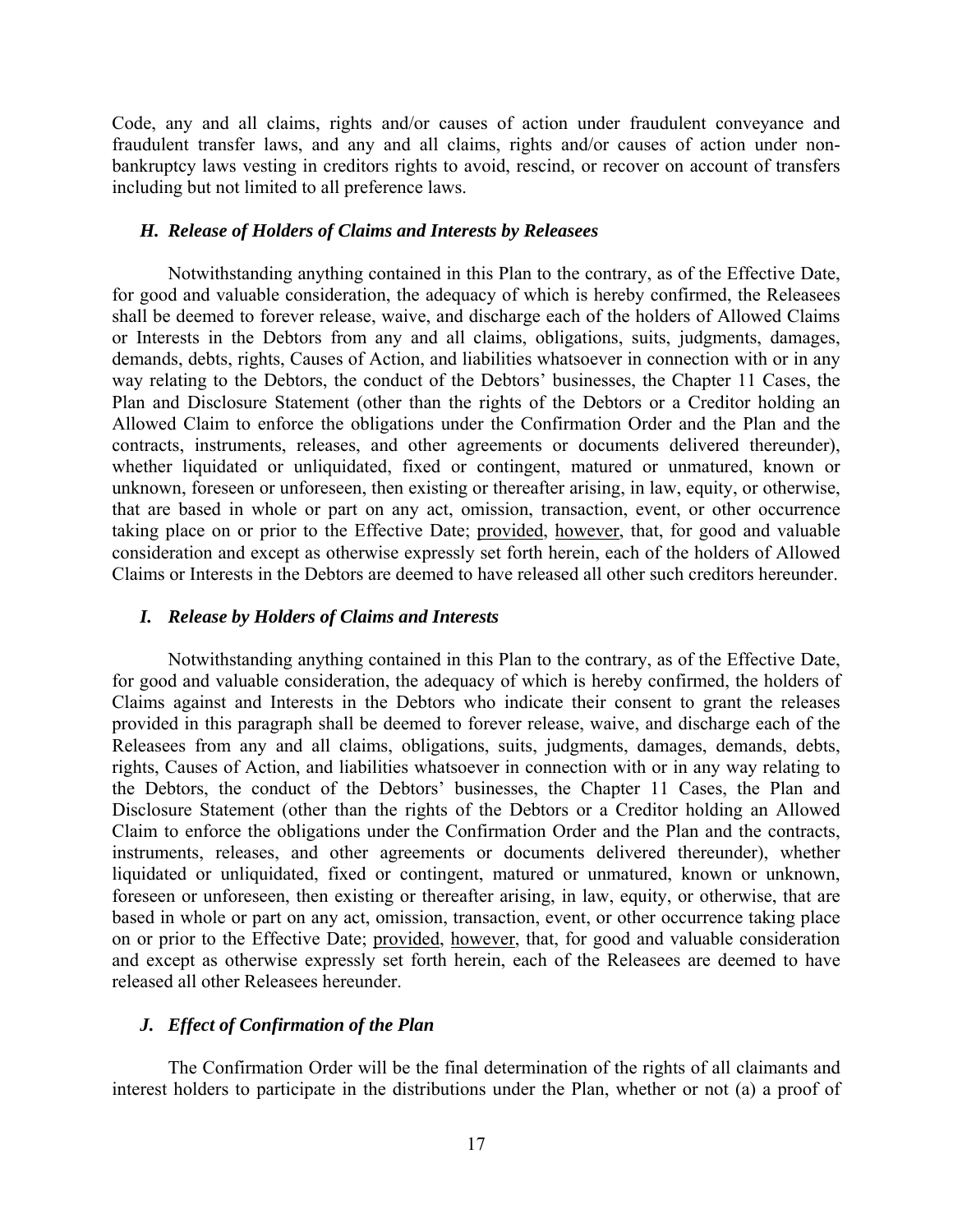claim or interest is filed, (b) such claim or interest is allowed, or (c) the holder of such claim or interest has accepted the Plan. Because the Plan contemplates the liquidation of the Debtors, the Debtors will not receive a discharge pursuant to section 1141(d) of the Bankruptcy Code.

## *K. Injunction*

On the Effective Date, except as otherwise provided in the Plan and Disclosure Statement or the Confirmation Order, all persons shall be deemed to be bound by the terms of the Plan and Disclosure Statement, including holders of claims or interests not listed on the Schedules, or listed on the Schedules as disputed, unliquidated or contingent, who did not file proofs of claim or interest by the applicable Bar Date, and, to the extent permitted under section 1141(d)(3) of the Bankruptcy Code, will be prohibited from:

(a) commencing or continuing any suit, action or other proceeding of any kind or nature or employing any process against the Debtors, their estates, the Debtors' assets, the Plan Administrator or any direct or indirect successor to the Debtors, or to interfere with the consummation or implementation of this Plan, or the distributions to be made hereunder,

(b) enforcing, levying, attaching, collecting or otherwise recovering by any manner or means, directly or indirectly, any judgment, award, decree or order against the Debtors, their estates or the Debtors' assets or any direct or indirect successor in interest to the Debtors, or any assets or property of such successor,

(c) creating, perfecting or otherwise enforcing in any manner, directly or indirectly, any lien against the Debtors, their estates or the Debtors' assets, or any direct or indirect successor in interest to the Debtors, or any assets or property of such successor other than as contemplated by the Plan,

(d) except as provided herein, asserting any setoff, right of subrogation or recoupment of any kind, directly or indirectly, against any obligation due the Debtors, their estates or the Debtors' assets, or any direct or indirect successor in interest to the Debtors, or any assets or property of such successor, and

(e) proceeding in any manner in any place whatsoever that does not conform to or comply with the provisions of the Plan.

## *L. Exculpation*

From and after the Effective Date, to the extent permitted under  $\S$  1125(e) of the Bankruptcy Code, the Debtors and their estates, the officers and directors of the Debtors, the Committee and each member thereof, the Plan Administrator, and the Debtors' and Committee's Professionals shall neither have nor incur any liability to any Person for any act taken or omitted to be taken in connection with the Chapter 11 Case, including the formulation, preparation, dissemination, implementation, confirmation or approval of the Plan; *provided, however*, that the foregoing provisions (a) shall not affect the liability of any person that otherwise would result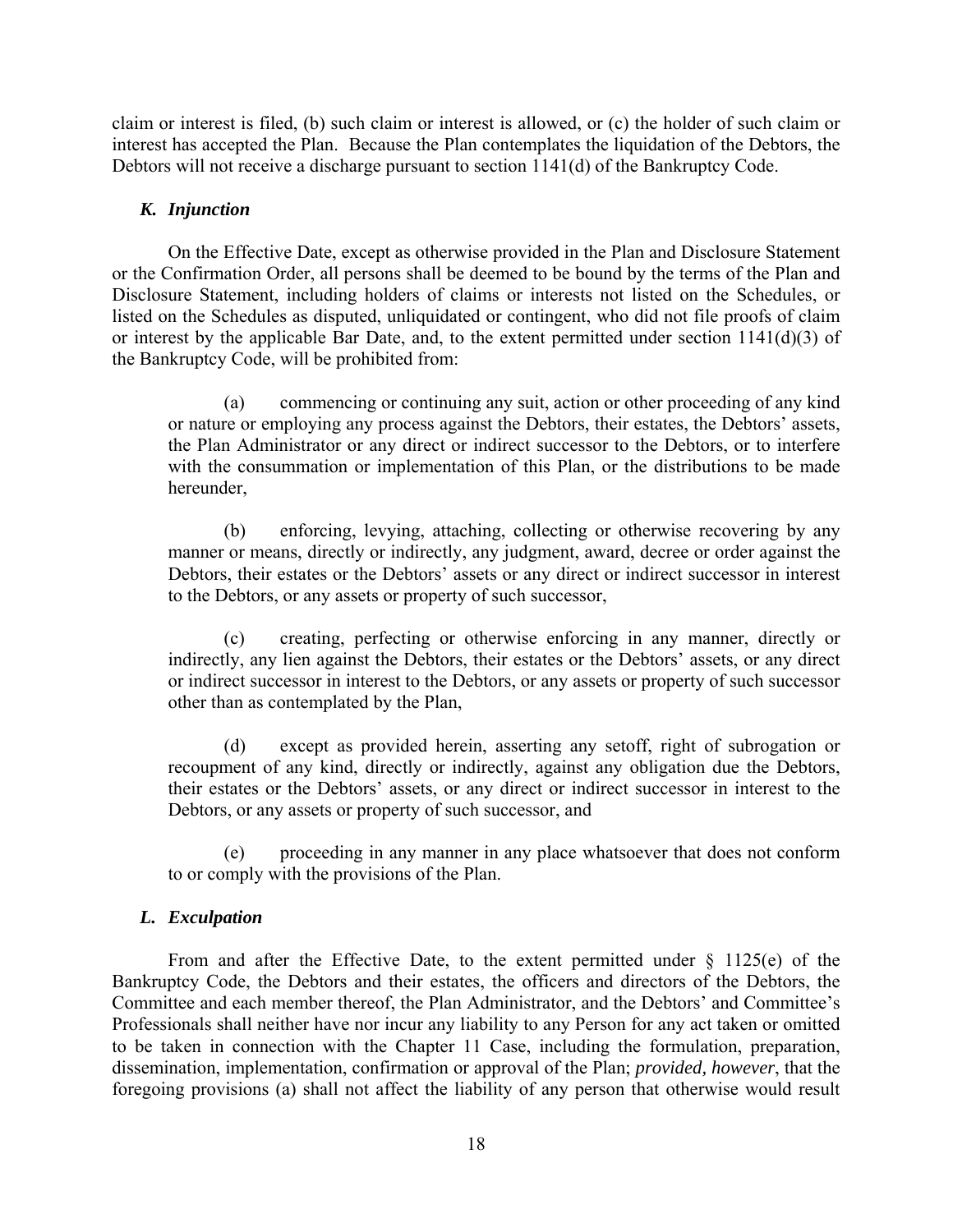from any such act or omission to the extent that act or omission is determined in a final, nonappealable order to have constituted gross negligence or willful misconduct and (b) shall not abrogate any applicable disciplinary rules. Any of the foregoing parties in all respects shall be entitled to rely upon the advice of counsel with respect to their duties and responsibilities under the Plan.

## *M. Dissolution of the Committee*

On the Effective Date, the Committee, to the extent not previously dissolved, will dissolve, and the members of the Committee and their respective Professionals will cease to have any role arising from or related to the Chapter 11 Case.

## *N. Miscellaneous Provisions of the Plan*

The Bankruptcy Court will retain jurisdiction over the Chapter 11 Cases after the Confirmation Date and until the case is closed for certain specific purposes. For example, the Bankruptcy Court will, among other things, (a) hear and determine any objections to claims, (b) any and all controversies, suits and disputes (c) hear and determine all applications for compensation by Professionals, and (d) enforce the provisions of the Plan.

## *O. Effective Date*

The Effective Date shall not occur, and this Plan shall not be binding upon any party, unless and until each of the following conditions has been satisfied or waived by agreement of the Debtors and the Plan Administrator:

- (a) the Confirmation Order has been entered and has become final and nonappealable; and
- (b) all Allowed Administrative Claims (excluding administrative claims of Professionals), Class 1 Claims and Class 2 Claims have been paid from the Available Cash.

The Debtor shall file a notice on the docket in the Bankruptcy Case upon satisfaction of the conditions to the Effective Date. The Plan Administrator shall make distributions to Class 3 (General Unsecured Creditors) from any Available Cash after satisfaction of Professional Fees claims.

[*Remainder of Page Intentionally Left Blank*]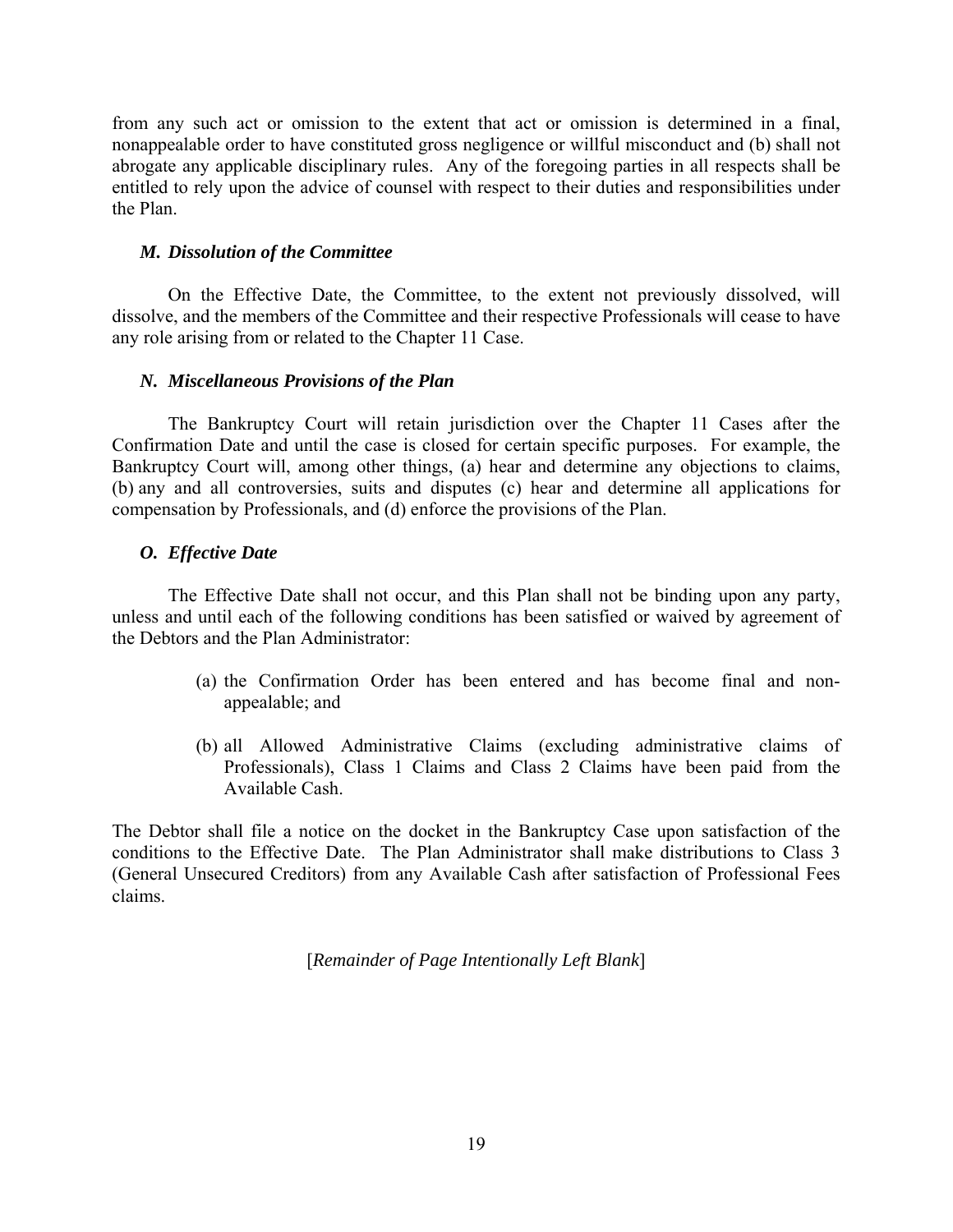## **VII. CONCLUSION**

The Debtors believe that the Plan is in the best interest of all holders of claims and interests and urges all holders of impaired claims against the Debtors to vote to accept the Plan and to evidence such acceptance by returning their ballots in accordance with the instructions accompanying this document.

Dated: New York, New York Respectfully submitted, June 15, 2018

# **Ponderosa Energy, LLC GS Energy, LLC**

Debtors and Debtors-in-Possession

 By: */s/ Richard F. Sands*  Richard F. Sands Managing Member

## DIAMOND McCARTHY LLP

*/s/ Charles M. Rubio* 

Charles M. Rubio Christopher R. Murray 909 Fannin, Suite 3700 Houston, TX 77010 (713) 333-5100 crubio@diamondmccarthy.com cmurray@diamondmccarthy.com

Allan B. Diamond 489 Fifth Avenue, 21st Floor New York, NY 10017 (212) 430-5400 adiamond@diamondmccarthy.com arosen@diamondmccarthy.com

*Counsel to Debtors and Debtors-In-Possession*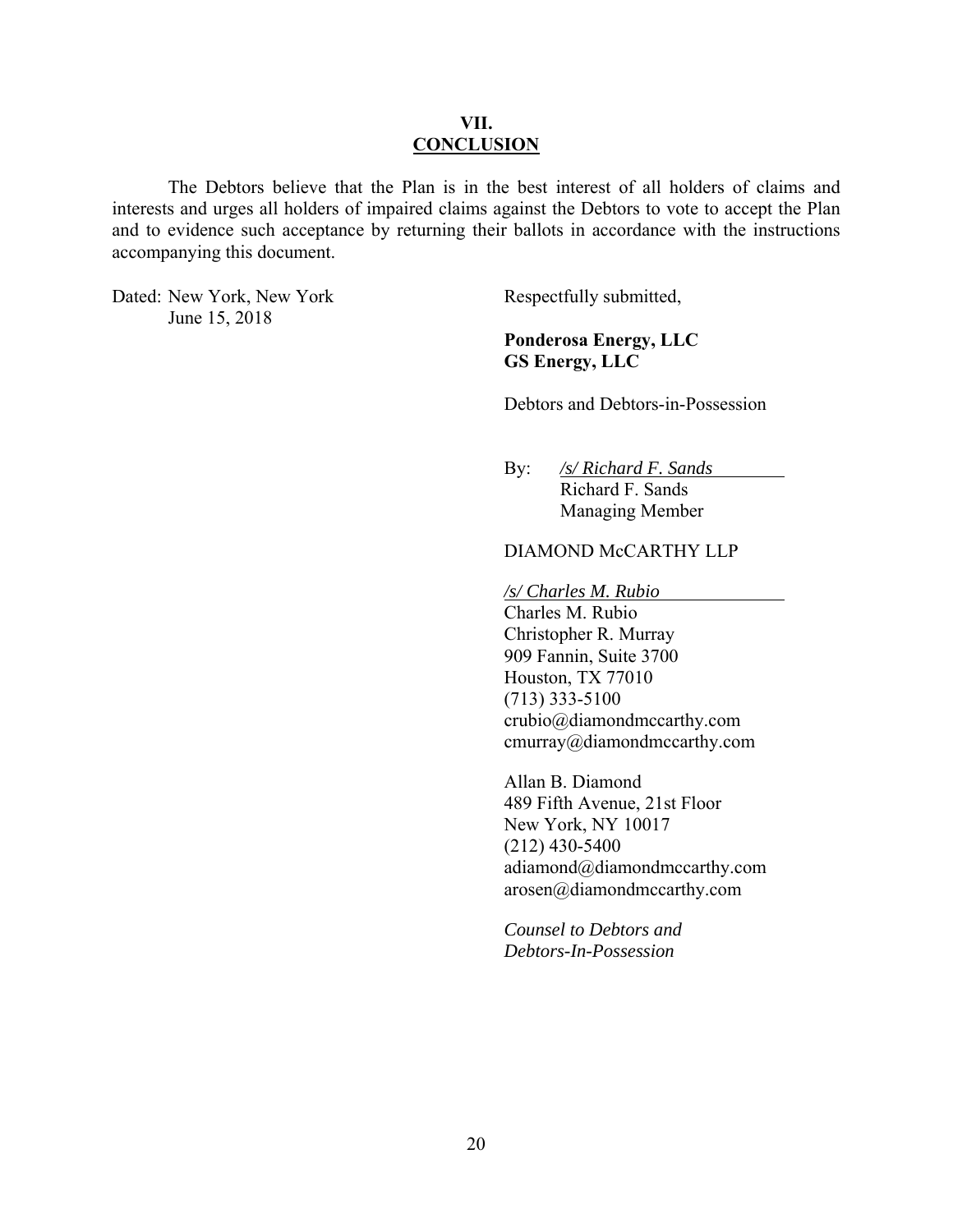# Exhibit A

# **Liquidation Analysis**

|                                                             | <b>Chapter 7 Liquidation</b> | <b>Chapter 11 Plan</b> |
|-------------------------------------------------------------|------------------------------|------------------------|
| <b>Total Funds Available</b>                                | \$456,390.94                 | \$456,390.94           |
|                                                             |                              |                        |
| <b>Administrative Claims</b>                                |                              |                        |
| Plugging & Abandonment Fees                                 | \$20,000.00                  | \$20,000.00            |
| <b>Diamond McCarthy Fees</b>                                | \$282,645.00                 | \$282,645.00           |
| Casimir and Ponderosa TX Operating Fees - Filed             | \$109,750.00                 | \$109,750.00           |
| Casimir and Ponderosa TX Operating Fees - May               | \$21,950.00                  | \$21,950.00            |
| Chapter 7 Trustee Fees                                      | \$25,000.00                  | \$0.00                 |
| <b>Total Administrative Claims</b>                          | \$459,345.00                 | \$434,345.00           |
| <b>Total Funds Remaining for Other Claims</b>               | $-52,954.06$                 | \$22,045.94            |
|                                                             |                              |                        |
| <b>Secured Creditor Claims</b>                              |                              |                        |
| <b>Gray County</b>                                          | \$262.34                     | \$262.34               |
| <b>Total Secured Claims</b>                                 | \$262.34                     | \$262.34               |
| <b>Total Funds Remaining for Unsecured Claims</b>           | $-53,216.40$                 | \$21,783.60            |
|                                                             |                              |                        |
| <b>General Unsecured Creditor Claims</b>                    |                              |                        |
| <b>BP Energy Company</b>                                    | \$602,376.00                 | \$602,376.00           |
| Philip Gunn                                                 | \$473,787.48                 | \$473,787.48           |
| Anderson Roustabout & Construction                          | \$73,153.70                  | \$73,153.70            |
| Dykema                                                      | \$66,479.15                  | \$66,479.15            |
| Xcel Energy (dba for Southwest Public Service A Texas Cop.) | \$32,406.43                  | \$32,406.43            |
| Larry & Matt, Inc. dba B&G Electric                         | \$28,386.55                  | \$28,386.55            |
| Midwest Compressor Systems                                  | \$20,418.11                  | \$20,418.11            |
| <b>Chase Production Company</b>                             | \$20,270.00                  | \$20,270.00            |
| Lilling and Company                                         | \$20,000.00                  | \$20,000.00            |
| CRL Pump & Supply                                           | \$16,877.18                  | \$16,877.18            |
| <b>B&amp;G Elextric Co.</b>                                 | \$8,698.07                   | \$8,698.07             |
| Underwood Law Firm, P.C.                                    | \$7,802.85                   | \$7,802.85             |
| <b>Xcel Energy</b>                                          | \$7,131.46                   | \$7,131.46             |
| Brown & Fortunato, P.C.                                     | \$6,769.86                   | \$6,769.86             |
| <b>Davis Geomatics</b>                                      | \$6,668.00                   | \$6,668.00             |
| <b>Energy Transfer Partners</b>                             | \$5,374.51                   | \$5,374.51             |
| Mitchell & Jones                                            | \$5,266.00                   | \$5,266.00             |
| DJ's Well Service & Roustabout, Inc.                        | \$4,719.09                   | \$4,719.09             |
| <b>Miller Consulting</b>                                    | \$4,516.65                   | \$4,516.65             |
| Underwood Law Firm, P.C.                                    | \$4,506.25                   | \$4,506.25             |
| Kel-Tech                                                    | \$3,706.09                   | \$3,706.09             |